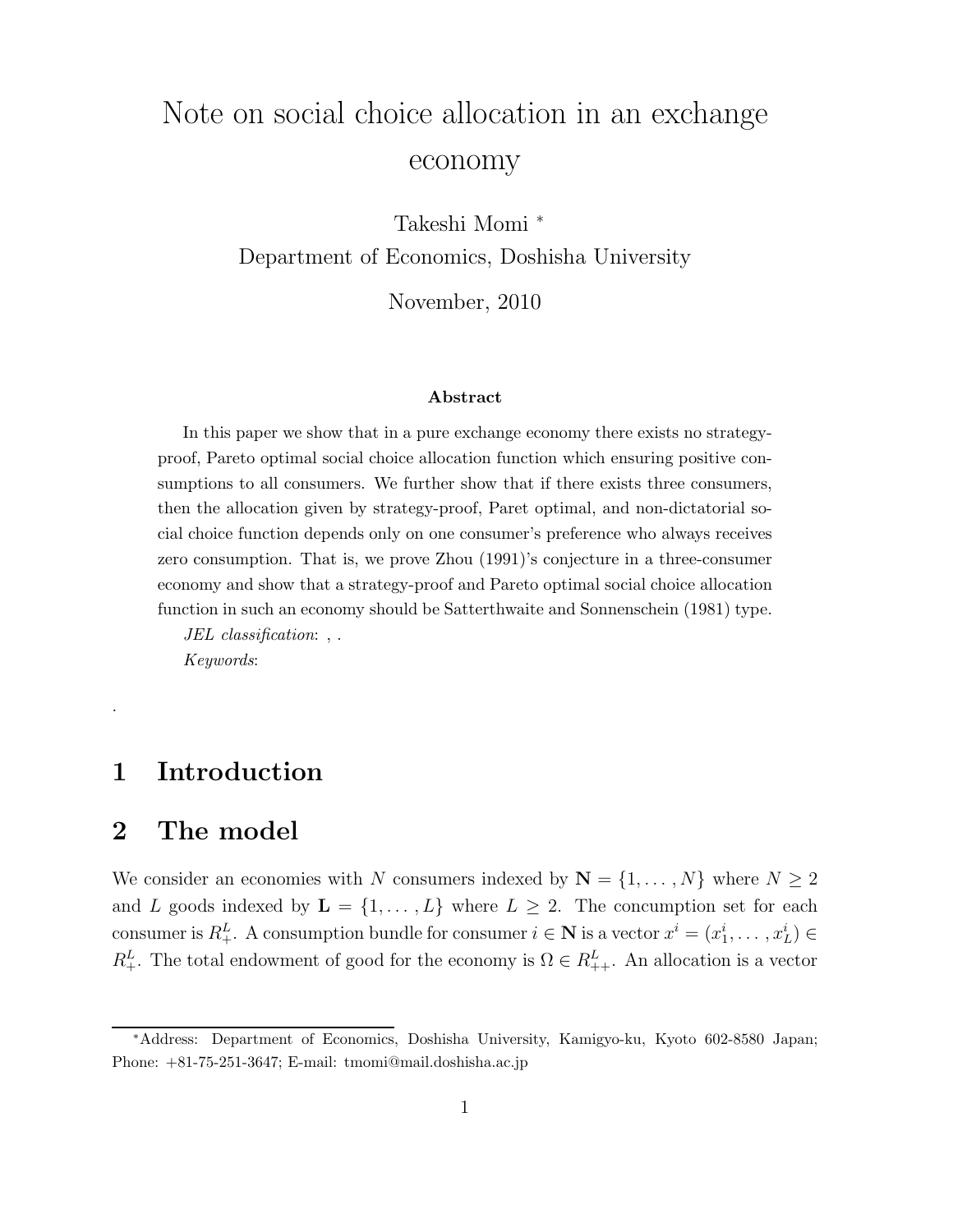$\mathbf{x} = (x^1, \dots, x^N) \in R_+^{LN}$ . The set of feasible allocation for the economy with N consumers and L goods is thus

$$
X = \left\{ \mathbf{x} \in R_+^{LN} \left| \sum_{i \in \mathbf{N}} x^i \leq \Omega \right. \right\}
$$

A preference R is a complete, reflexive, and transitive binary relation on  $R_+^L$ . The corresponding strict preference  $P_R$  and indifference  $I_R$  are defined in the usual way. For any x and x' in  $R_+^L$ ,  $xP_Rx'$  implies that  $xRx'$  and not  $x'Rx$ , and  $xI_Rx'$  implies that  $xRx'$ and  $x'Rx$ . Given a preference R and a consumption bundle  $x \in R_+^L$ , the upper contour set of R at x is  $UC(R, x) = \{x' \in R_+^L | x'Rx\}$  and the lower contour set of R at x is  $LC(R, x) = \{x' \in R_+^L | xRx'\}$ . Further we let  $I(x; R) = \{x' \in R_+^L | x'Rx \text{ and } x'Rx\}$  denote the indifference set of R at x and  $P(x;R) = \{x' \in R_+^L | x'Rx \text{ and not } xRx'\}$  denote the strictly prefered set of R at x. A preference R is continuous if  $UC(R, x)$  and  $LC(R, x)$ are both closed for any  $x \in R_+^L$ . A preference R is strictly convex on  $R_{++}^L$  if  $UC(R, x)$  is strictly convex for any  $x \in R_{++}^L$ . A preference R is strictly monotonic on  $R_{++}^L$  if for any x and x' in  $R_{++}^L$ ,  $x > x'$  implies  $xP_Rx'$ . A preference R is homothetic if for any x and x' in  $R_+^L$  and any  $t > 0$ ,  $xRx'$  implies  $(tx)R(tx')$ . A preference R is smooth if for any  $x \in R_{++}^L$ there exists a unique vector  $p \in S^{L-1}$  such that p is the normal of a supporting hyperplane to  $UC(R, x)$  at x. We call such an vector p as gradient vector of the preference R at x

We let R denote the set of preferences R that is continuous on  $R_{+}^L$ , strictly convex and strictly monotonic on  $R_{++}^L$ , smooth, and homothetic.

A preference profile is an N-tuple  $\mathbf{R} = (R^1, \dots, R^N) \in \mathcal{R}^N$ . The subprofile obtained by removing  $R^i$  from  $\mathbf{R}$  is  $\mathbf{R}^{-i} = (R^1, \ldots, R^{i-1}, R^{i+1}, \ldots, R^N)$ . It is sometimes convenient to write the profile  $(R^1, \ldots, R^{i-1}, \bar{R}^i, R^{i+1}, \ldots, R^N)$  as  $(\bar{R}^i, \mathbf{R}^{-i}).$ 

A social choice function  $f: \mathcal{R}^N \to X$  assigns a feasible allocation to each preference profile in  $\mathcal{R}^N$ . The set  $\mathcal{R}^N$  is the domain of the social choice function. For a preference profile  $\mathbf{R} \in \mathcal{R}^N$ , the outcome chosen can be written as  $f(\mathbf{R})=(f^1(\mathbf{R}),\ldots,f^N(\mathbf{R}))$  where  $f^i(\mathbf{R})$  is the consumption bundle allocated to consumer i by f.

**Definition 1.** A social choice function f is strategy-proof if  $f^{i}(\mathbf{R})R^{i}f^{i}(\bar{R}^{i},\mathbf{R}^{-i})$  for any  $i \in \mathbf{N}$ , any  $\mathbf{R} \in \mathcal{R}^N$ , and any  $\bar{R}^i \in \mathcal{R}$ .

A feasible allocation is Pareto optimal if there is no other feasible allocation that would benefit someone without worsening anyone else. That is  $\mathbf{x} \in X$  is Pareto optimal for the preference profile **R** if there exists no  $\bar{\mathbf{x}} \in X$  such that  $\bar{x}^i R^i x^i$  for any  $i \in \mathbb{N}$  and  $\bar{x}^j P_{R^j} x^j$ for some  $j \in \mathbb{N}$ . We say a social choice function is Pareto optimal when it always assigns Pareto optimal allocations.

**Definition 2.** A social choice function f is Pareto optimal if  $f(\mathbf{R})$  is Pareto optimal for any  $\mathbf{R} \in \mathcal{R}^N$ .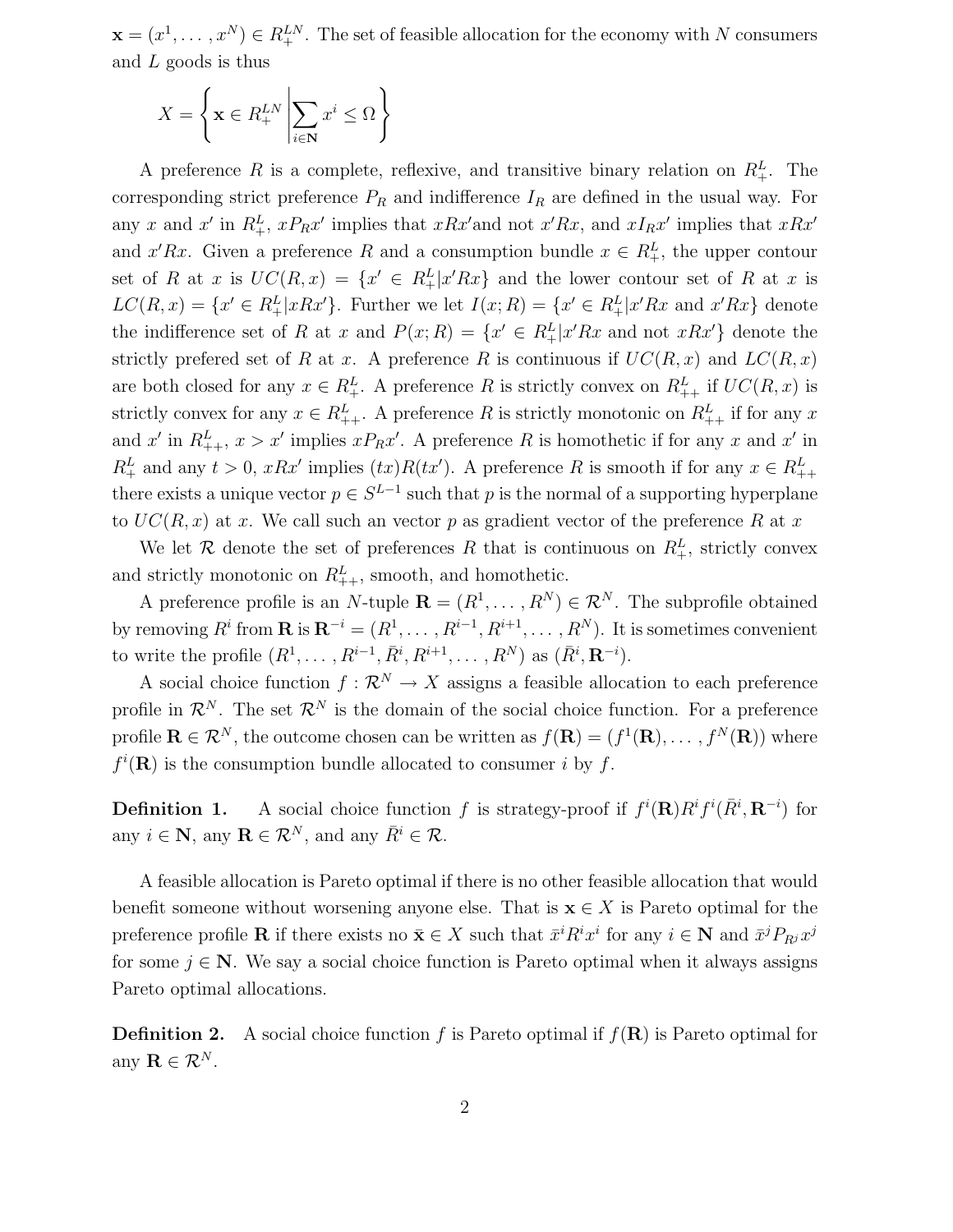We say a social choice function guarantee positive consumption if any consumer's consumption is always non-zero. Note that the posiitive consumption guarantee is just a little weaker condition than the minumum consumption guarantee in Serizawa and Weymark (2003).

**Definition 3.** A social choice function f is positive consumption guarantee if  $f^{i}(\mathbf{R}) \neq 0$ for any  $i \in \mathbb{N}$  and any  $\mathbf{R} \in \mathcal{R}^{N}$ .

**Definition 4.** A social choice function f is dictatorial if there exists  $i \in \mathbb{N}$  such that  $f^i(\mathbf{R}) = \Omega$  for any  $\mathbf{R} \in \mathcal{R}^N$ .

Following Satterthwaite and Sonnenschein (1981), we define SS mechanism, which includes the dictatorial sochial choice functions as special cases, as follows.

**Definition 5.** A social choice function f is an SS mechanism if following conditions are satisfied.

(i) There exists  $i \in \mathbb{N}$  such that  $f^{i}(\mathbf{R}) = 0$  for any  $\mathbf{R} \in \mathcal{R}^{N}$ .

(ii) For each  $\mathbf{R} \in \mathcal{R}^N$ , there exists some  $j \in \mathbf{N}$  such that  $f^j(\mathbf{R}) = \Omega$ .

(iii) For any  $j \neq i$ ,  $f^{j}(R^{i}, \bar{R}^{-i}) = f^{j}(R^{i}, \bar{R}^{-i})$  for any  $R^{-i}$  and  $\bar{R}^{-i}$  in  $\mathcal{R}^{N-1}$ , where i is a consumer satisfying (i)

**Theorem 1.** If a social choice function  $f : \mathbb{R}^N \to X$  is strategy-proof and Pareto optimal, then it violates positive consumption guarantee.

**Theorem 2.** Suppose that  $N = 3$ . If a social choice function  $f : \mathcal{R}^N \to X$  is strategyproof and Pareto optimal, then it is an SS mechanism.

## **3 Preliminary result I**

In the following two sections we show two results which would be useful to investigate the property of social choice functions. In fact this paper's theorems can be proved by combining these two results. The first in this section is a slight generalization of a result proved by Hashimoto (2008) and sophisticated by Momi (2010). They proved that in an two-consumer economy where the preferences are represented by Cobb-Douglas utility functions, if a social choice function is strategy-proof and Pareto optimal, then any change of one consumer's preference should not affect the other's utility level. Next proposition insists that if one consumer's preference is changed while the other consumers have the same preference  $\tilde{R}$ , then the sum of the new consumptions of the others should be indifferent to the sum of the old ones with respect to the preference  $\tilde{R}$  under a strategyproof and Pareto-optimal social choice function.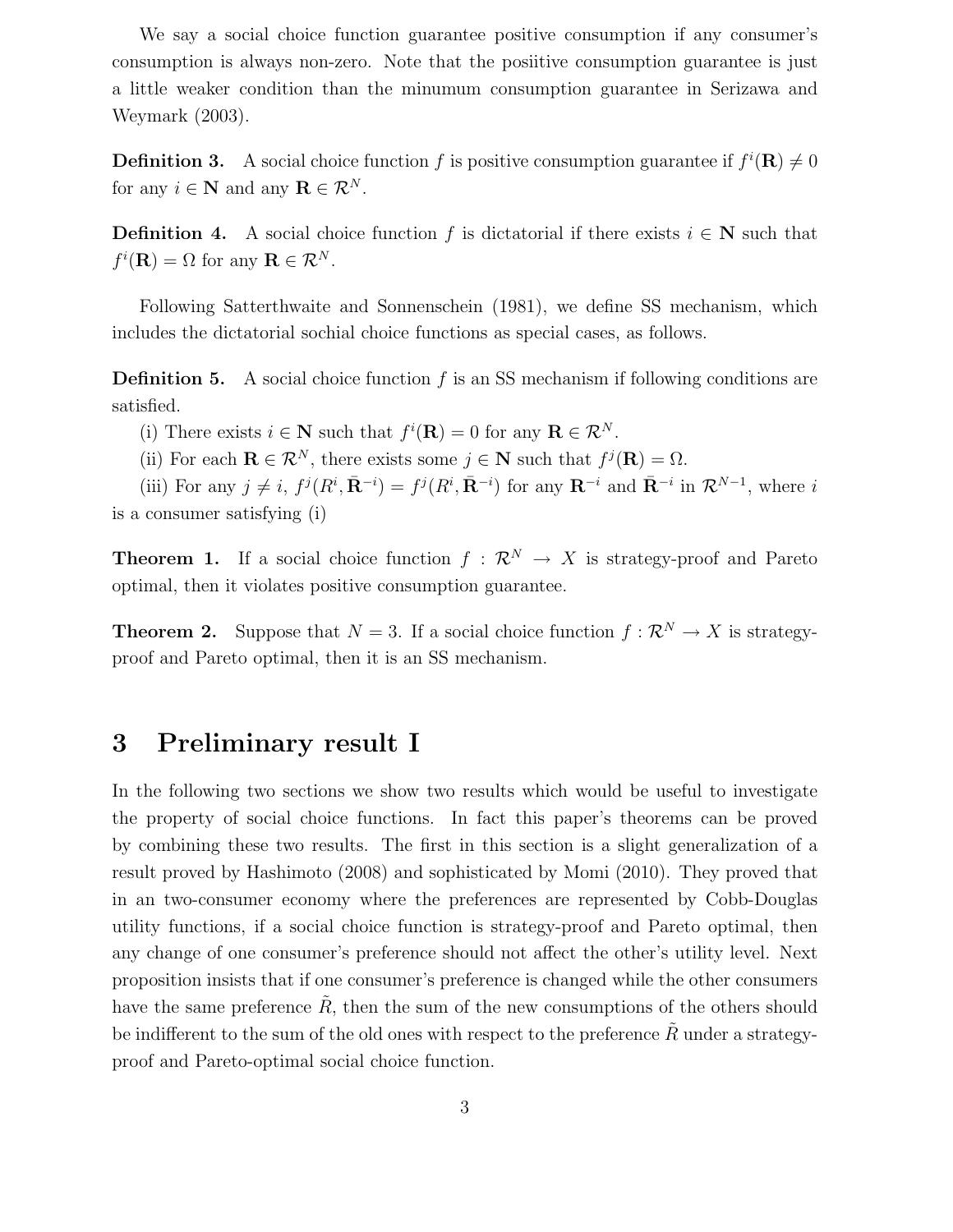**Proposition 1.** Suppose that  $f : \mathbb{R}^N \to X$  is a strategy-proof and Pareto optimal social choice function. For any  $i \in \mathbb{N}$ , any  $R^i, \overline{R}^i \in \mathcal{R}$  and any  $\tilde{\mathbf{R}}^{-i} = (\tilde{R}, \dots, \tilde{R}) \in \mathcal{R}^{N-1}$ ,  $(\sum_{j\neq i} f^j(R^i,\tilde{\mathbf{R}}^{-i}))I_{\tilde{R}}(\sum_{j\neq i} f^j(\bar{R}^i,\tilde{\mathbf{R}}^{-i})).$ 

For simple exposition we let  $\tilde{U}: R_+^L \to R$  be a differentiable utility function representing the preference  $\tilde{R}$ . We let  $t \to R_t$  be a continuous map mapping a parameter  $t \in (0, 1)$ to a preference  $R_t \in \mathcal{R}$ . For such a map, We let  $f(t) = f(R_t, \tilde{\mathbf{R}}^{-i})$  denote the allocation given by f when consumer i's preference is  $R_t$  and others' is  $\tilde{R}$ . All we have to prove is that  $\tilde{U}(\sum_{j\neq i} f^j(t)) = \tilde{U}(\sum_{j\neq i} f^j(t))$  or equivalently that  $\tilde{U}(\Omega - f^i(t)) = \tilde{U}(\Omega - f^i(t)).$ Note that R is connected, hence that for any  $R^i \in \mathcal{R}$  and  $\bar{R}^i \in \mathcal{R}$ , we can pick a continuous mapping  $t \mapsto R_t$  such that  $R_{t'} = R^i$  and  $R_{t''} = \overline{R}^i$  at some parameter values  $t'$  and  $t''$  in  $(0, 1)$ .

**Lemma 1.** When  $t \mapsto R_t \in \mathcal{R}$  is a continuous map defined on  $(0, 1) \subset R$  and  $\tilde{\mathbf{R}}^{-i} =$  $(\tilde{R}, \ldots, \tilde{R})$ . If f is a strategy-proof and Pareto efficient social choice function, then  $f^{i}(t) = f^{i}(R_{t}; \tilde{\mathbf{R}}^{-1})$  is a continuous function of t.

**Proof.** We suppose  $t \to \bar{t} \in (0, 1)$ . Since X is compact,  $f(t)$  converges as  $t \to \bar{t}$ . We let  $f(t) \to \bar{\mathbf{x}} = (\bar{x}^1, \dots, \bar{x}^N)$ . All we have to show is that  $\bar{x}^i = f^i(\bar{t})$ .

We let  $U^i(\cdot;t): R_+^L \to R$  be a utility function representing the preference  $R_t$  of consumer *i*. Since f is strategy-proof,  $U^{i}(f^{i}(t);t) \geq U^{i}(f^{i}(\bar{t});t)$  holds for any t. Especially at the limit of  $t \to \bar{t}$ ,  $U^i(\bar{x}^i; \bar{t}) \geq U^i(f^i(\bar{t}); \bar{t})$  holds. If this equation holds with strict inequality, then the consumer would announce  $R_{\tilde{t}}$  where  $\tilde{t}$  is sufficiently close to  $\bar{t}$  when his true preference is  $R_{\bar{t}}$  because  $f^i(\tilde{t})$  is close to  $\bar{x}^i$ , and hence  $U^i(f^i(\tilde{t});\bar{t})$  is close to  $U^{i}(\bar{x}^{i};\bar{t})$ . This violate the stratefy-proofness of f. Therefore the equation should hold with equality:  $U^i(\bar{x}^i; \bar{t}) = U^i(f^i(\bar{t}); \bar{t}).$ 

We next show that  $\bar{x}$  should be a Pareto optimal allocation in the economy where one consumer's preference is  $R_{\bar{t}}$  and others' are  $\tilde{R}$ . Suppose that  $\bar{\mathbf{x}}$  is not Pareto optimal. Then in the economy with preferences  $R_{\bar{t}}$  and  $\tilde{R}$ , which are both strictly convex, there exists  $\hat{\mathbf{x}} = (\hat{x}^1, \dots, \hat{x}^N) \in X$  such that  $U^i(\hat{x}^i; \bar{t}) > U^i(\bar{x}^i; \bar{t})$  and  $\tilde{U}^j(\hat{x}^j) > \tilde{U}^j(\bar{x}^j)$  for any  $j \neq i$ . When  $\tilde{t}$  is sufficiently close to  $\bar{t}$ ,  $f(\tilde{t})$  is sufficiently close to  $\bar{\mathbf{x}}$  and  $R_{\tilde{t}}$  is sufficiently close to  $R_{\bar{t}}$ . Therefore  $U^i(\hat{x}^i; \tilde{t}) > U^i(f^i(\tilde{t}); \tilde{t})$  and  $\tilde{U}(\hat{x}^j) > \tilde{U}(f^j(\tilde{t}))$  hold. This violates the Pareto optimality of f. Thus  $\bar{x}$  is a Pareto optimal allocation.

It is easy to observe that in the Edgeworth Box with consumer i's preferences  $R_t$  and others'  $\tilde{R} \in \mathcal{R}$ , which are both homothetic, the set of Pareto optimal allocations intersects consumer *i*'s one indifference surface only once. Therefore If  $U^i(\bar{x}^i; \bar{t}) = U^i(f^i(\bar{t}); \bar{t})$  and  $\bar{\mathbf{x}}$  and  $f(\bar{t})$  are both Pareto optimal allocations, then  $\bar{x}^i = f^i(\bar{t})$  holds.

**Lemma 2.**  $\tilde{U}(\Omega - f^i(\tilde{t})) = \tilde{U}(\Omega - f^i(\hat{t}))$  for any  $\tilde{t}, \hat{t} \in (0, 1)$ .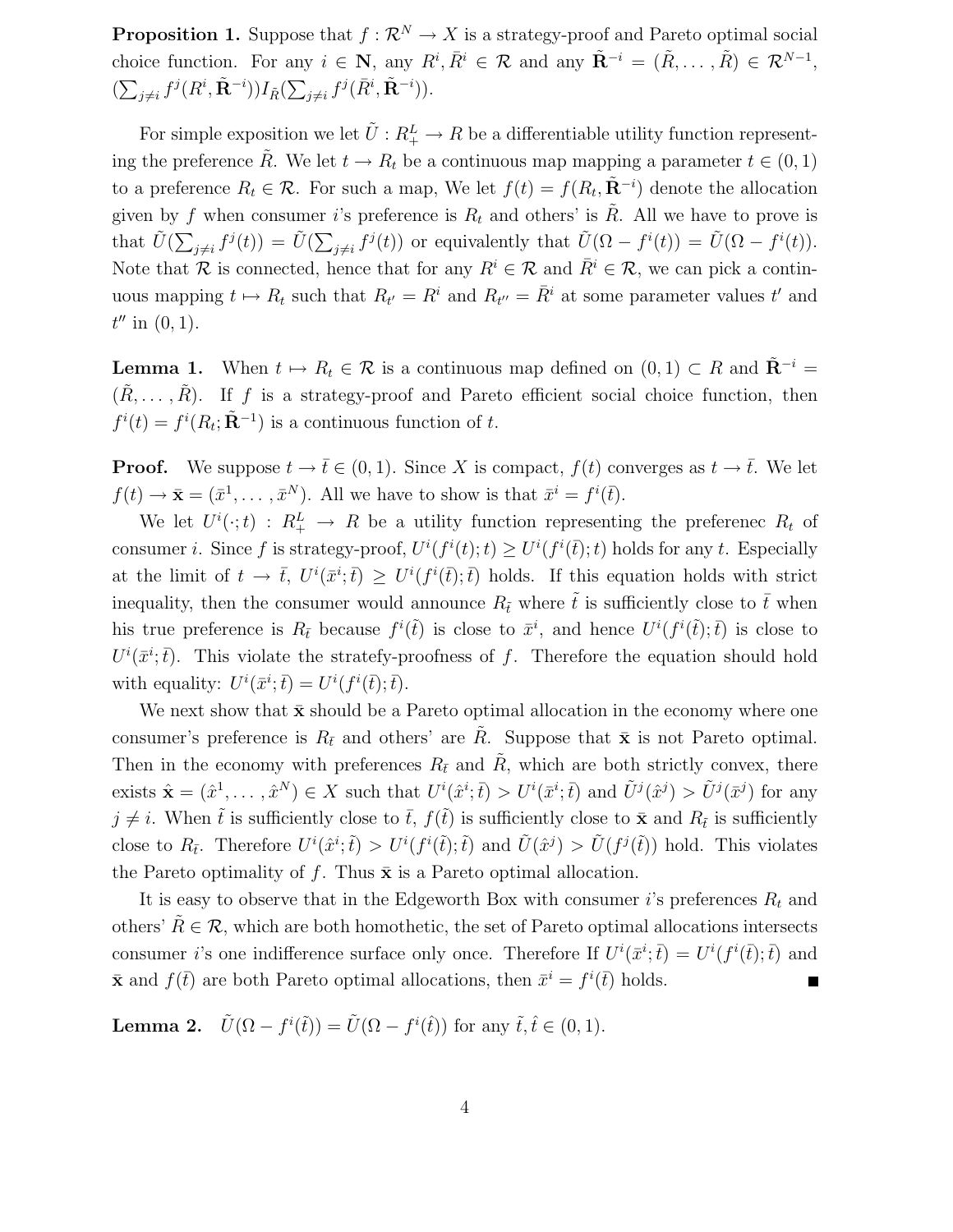**Proof.** We suppose that there exists t' and t'' such that  $\tilde{U}(\Omega - f^{i}(t')) \neq \tilde{U}(\Omega - f^{i}(t''))$ . Without loss of generality we assume  $t' < t''$ .

We first consider the case where  $\tilde{U}(\Omega - f^i(t')) > \tilde{U}(\Omega - f^i(t'))$ . Note that  $\tilde{U}(\Omega - f^i(t))$ is a continuous function of t by Lemma 1 proved above.<sup>1</sup> Then there exist  $\bar{t} \in (t', t'')$  and a sequence  $\{\epsilon_n\}$  which converges to 0 from the right hand side,  $\epsilon_n > 0$  and  $\epsilon_n \to 0$  as  $n \to \infty$ , such that

$$
\lim_{n \to \infty} \frac{\tilde{U}(\Omega - f^i(\bar{t} + \epsilon_n)) - \tilde{U}(\Omega - f^i(\bar{t}))}{\epsilon_n} < 0.2
$$

Since the utility function  $\tilde{U}$  is differentiable, the equation becomes

$$
\sum_{l=1}^{L} \frac{\partial \tilde{U}(\Omega - f^i(\bar{t}))}{\partial x_l} \lim_{n \to \infty} \frac{-f^i_l(\bar{t} + \epsilon_n) + f^i_l(\bar{t})}{\epsilon_n} < 0.
$$

Since f is Pareto optimal,  $\left(\frac{\partial \tilde{U}(\Omega - f^i(t))}{\partial x_1}, \ldots, \frac{\partial \tilde{U}_2(\Omega - f^i(t))}{\partial x_L}\right)$  is parallel to  $\left(\frac{\partial U^i(f^i(t);t)}{\partial x_1}, \ldots, \frac{\partial U^i(f^i(t);t)}{\partial x_L}\right)$ . Therefore we have

$$
\sum_{l=1}^{L} \frac{\partial U^i(f^i(\bar{t});\bar{t})}{\partial x_l} \lim_{n \to \infty} \frac{f^i_l(\bar{t} + \epsilon_n) - f^i_l(\bar{t})}{\epsilon_n} > 0,
$$

hence,

$$
\lim_{n \to \infty} \frac{U^i(f^i(\bar{t} + \epsilon_n); \bar{t}) - U^i(f^i(\bar{t}); \bar{t})}{\epsilon_n} > 0,
$$

This implies  $U^{i}(f^{i}(\bar{t}+\epsilon_{n});\bar{t}) > U^{i}(f^{i}(\bar{t});\bar{t})$  with sufficiently large *n* because  $\epsilon_{n} > 0$ . This violates the strategy-proofness of f because consumer i whould announce  $\bar{t} + \epsilon_n$  when his true parameter is  $\bar{t}$ .

Next, we consider the case where  $\tilde{U}(\Omega - f^{i}(t')) < \tilde{U}(\Omega - f^{i}(t''))$ . Then there exist  $\bar{t} \in (t', t'')$  and a sequence  $\{\epsilon_n\}$  which converges to 0 from the left hand side,  $\epsilon_n < 0$  and  $\epsilon_n \to 0$  as  $n \to \infty$  such that

$$
\lim_{n \to \infty} \frac{\tilde{U}(\Omega - f^i(\bar{t} + \epsilon_n)) - \tilde{U}(\Omega - f^i(\bar{t}))}{\epsilon_n} > 0.
$$

By the same discussion, we have

$$
\lim_{n \to \infty} \frac{U^i(f^i(\bar{t} + \epsilon_n); \bar{t}) - U^i(f^i(\bar{t}); \bar{t})}{\epsilon_n} < 0.
$$

This implies  $U^{i}(f^{i}(\bar{t}+\epsilon_{n});\bar{t}) > U^{i}(f^{i}(\bar{t});\bar{t})$  with sufficiently large *n* because  $\epsilon_{n} < 0$ . This again violates the strategy-proofness of f.

<sup>&</sup>lt;sup>1</sup>Note that this might not be a differentiable function at this stage

<sup>&</sup>lt;sup>2</sup>To the contrary, suppose that  $\lim_{n\to\infty} \frac{\tilde{U}(\Omega - f^i(\bar{t} + \epsilon_n)) - \tilde{U}(\Omega - f^i(\bar{t}))}{\epsilon_n}$  $\frac{\overline{h}(t)}{\epsilon_n}$  = 0 for any  $\overline{t} \in (t', t'')$  and any sequence  $\{\epsilon_n\}$  converging 0 from right hand side. It clearly contradicts to that  $\tilde{U}(\Omega - f^i(\cdot))$  is a continuous function and  $\tilde{U}(\Omega - f^i(\tilde{t})) > \tilde{U}(\Omega - f^i(t)).$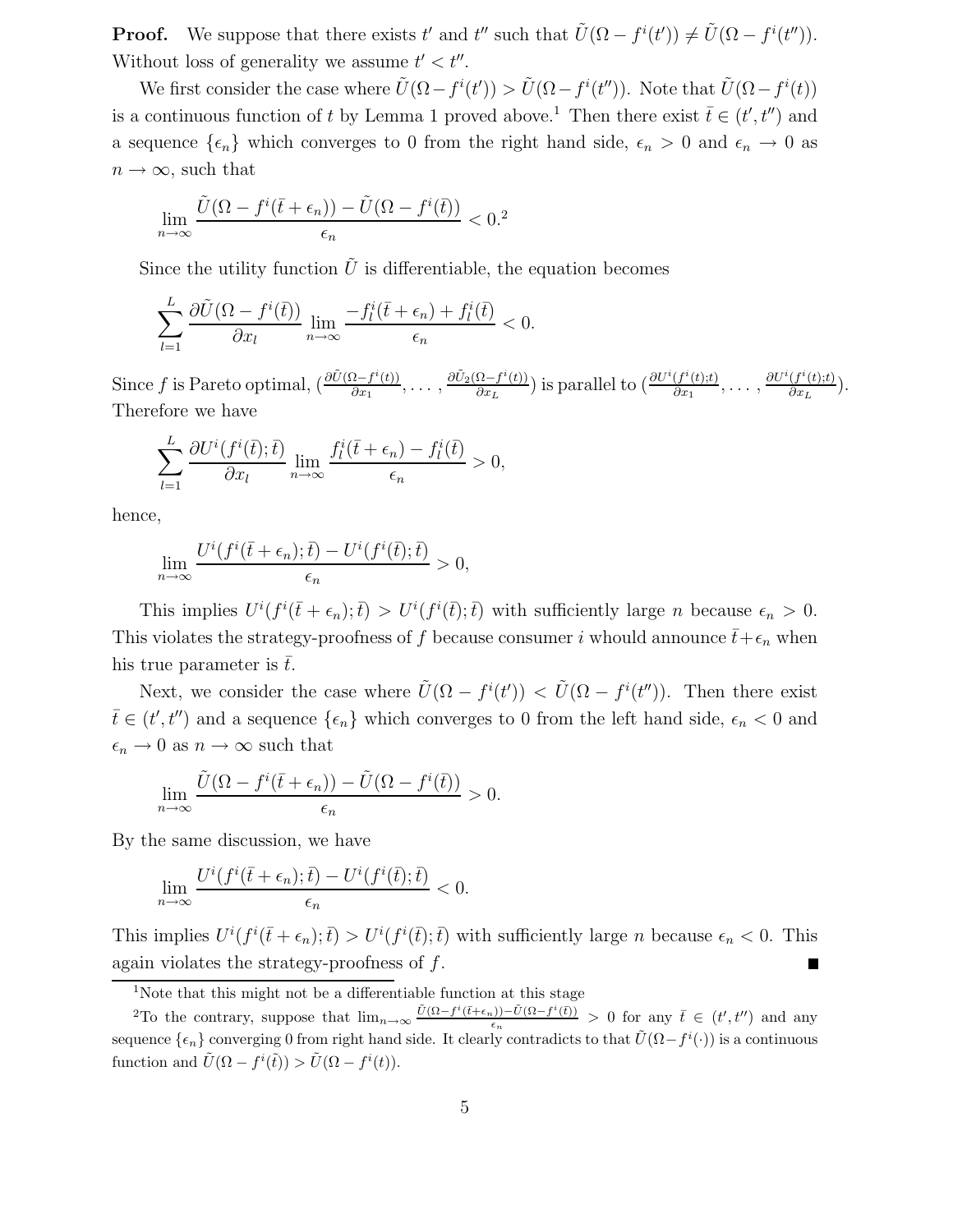# **4 Preliminary result II**

In this section we show an application of Maskin monotonic transformation. Consider a preference  $R \in \mathcal{R}$  and a consumption bundle  $x \in R_+^L$ . A preference  $\overline{R}$  is called Maskin monotonic transformation of R at x if  $\bar{x} \in UC(\bar{R}, x)$  and  $\bar{x} \neq x$  implies  $\bar{x}P_Rx$ . If an individual receives the commodity bundle  $x$  at the profile **R**, strategy-proofness implies that this consumer receives the same commodity bundle when his preference is subject to a Maskin monotonic transformation at x.

**Lemma 3.** Suppose that  $f : \mathbb{R}^N \to X$  is a strategy proof social choice function. For any  $\mathbf{R} \in \mathcal{R}^N$  and any  $i \in \mathbf{N}$ , if  $\bar{R}^i \in \mathcal{R}$  is a Maskin monotonic transformation of  $R^i$  at  $f^{i}(R)$ , then  $f^{i}(\bar{R}^{i};{\bf R}^{-1}) = f^{i}({\bf R})$ .

In addition to the preference R and the consumption bundle  $x$ , consider another preference R and another consumption bundle  $\tilde{x}$ . If these are as in Figure 1, it would be possible to image a preference which is a Maskin monotonic transformation of R at x and also a Maskin monotonic transformation of R at  $\tilde{x}$ . Next proposition shows when such a transformation is possible. For  $x \in R_+^L \setminus 0$ , we let [x] denote the ray in the consumption set  $R_+^L$  starting from the origin and passing through x. Keep in mind two preliminary facts about homothetic preferences we deal with.

**Lemma 4.** For  $R, \tilde{R} \in \mathcal{R}$ , if  $UC(x; R) = UC(x; \tilde{R})$  at a consumption bundle  $x \in R_{++}^L$ , then R and  $\tilde{R}$  are the same preference.

**Lemma 5.** If  $\tilde{R} \in \mathcal{R}$  is a Maskin monotonic transformation of  $R \in \mathcal{R}$  at  $x \in R_{++}^L$ , then  $\tilde{R}$  is a Maskin Monotonic transformation of R at any non-zero consumption  $x' \in [x]$ .

**Proposition 2.** For any  $R, \tilde{R} \in \mathcal{R}$  and any  $x, \tilde{x} \in R_{++}^L$ , if  $x \in P(I(x;R) \cap [\tilde{x}]; \tilde{R})$  and  $\tilde{x} \in P(I(\tilde{x}; \tilde{R}) \cap [x]; R)$ , then there exists a preference  $\bar{R} \in \mathcal{R}$  that is a Maskin monotonic transformation of R at x and of  $\tilde{R}$  at  $\tilde{x}$ .

**Proof.** Figure 2 (i) describes an example of R,  $\tilde{R}$ , x and  $\tilde{x}$  satisfying the condition in the proposition. We first consider a special case where  $\tilde{x} \in P(x; R)$  and  $x \in P(\tilde{x}; \tilde{R})$ , and observe that there exist a preference  $\overline{R}$  which is a Maskin transformation of  $R$  at x and  $\overline{R}$  at  $\tilde{x}$ . Figure 2 (ii) draws this situation. It is easy to image a desired Maskin monotonic transformation. A rigorous discussion follows.

Suppose  $\tilde{x} \in P(x; R)$  and  $x \in P(\tilde{x}; \tilde{R})$ . We pick a closed subset  $Y \subset R_+^L$  such that (i)  $Y \subset UC(x;R) \bigcap UC(\tilde{x};\tilde{R})$ , (ii)for any  $x \in Y$ ,  $x + R_+^L \subset Y$ , (iii) the boundary of Y,  $\partial Y$ , is smooth, (iv)  $x \in \partial Y$ , and  $UC(x; R)$  and Y have the same hyperplane at x, and (v)  $\tilde{x} \in \partial Y$ , and  $UC(\tilde{x}; \tilde{R})$  and Y have the same hyperplane at  $\tilde{x}$ . To obtain such a set Y. For example, let  $B_{\epsilon}(y)$  be a closed ball with center y and radius  $\epsilon$ . Fix sufficiently small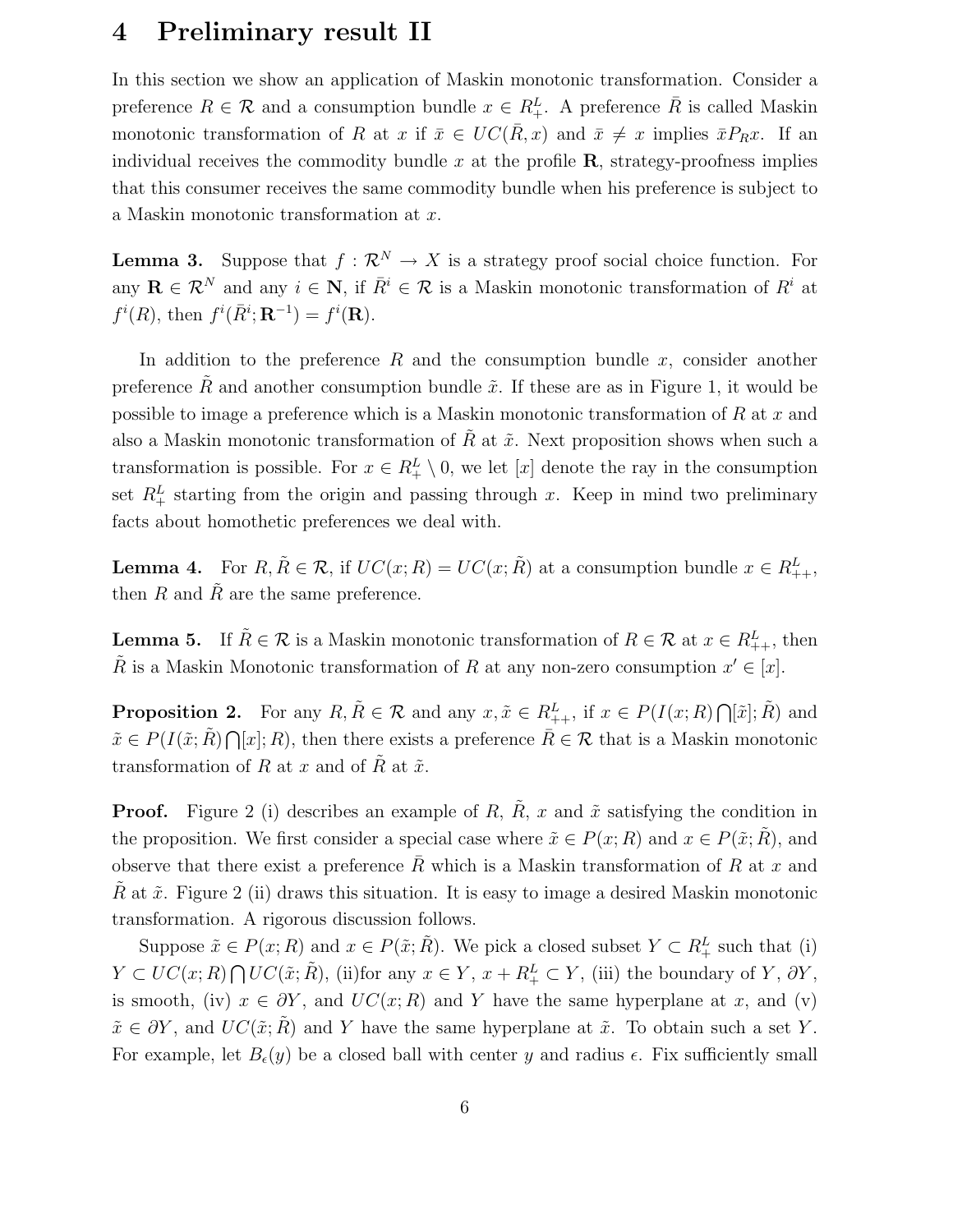$\epsilon$  and let Y be a sum of  $B_{\epsilon}(y)$  over y's such that  $B_{\epsilon}(y) \subset UC(x;R) \cap UC(\tilde{x};\tilde{R})$ . That is,  $Y = \{x \in R_+^L | x \in B_\epsilon(y) \text{ for some } y \text{ such that } B_\epsilon(y) \subset UC(x;R) \cap UC(\tilde{x};\tilde{R})\}.$  If the  $\epsilon$ is sufficiently small, Y is a desirable set satisfying (i)–(v). We let  $\bar{R} \in \mathcal{R}$  be a preference such that Y is an upper contour set of  $\bar{R}$  at x. As in Lemma 4,  $\bar{R}$  is thus determined uniquely. It is clear that  $\bar{R}$  is a Maskin monotonic transformation of R at x and R at  $\tilde{x}$ because  $UC(x;\bar{R}) = UC(\tilde{x};\bar{R}) = Y \subset UC(x;R) \cap UC(\tilde{x};\tilde{R})$  from the construction.

We next consider a general case. Suppose  $R, \tilde{R} \in \mathcal{R}$  and  $x, \tilde{x} \in R_+^L$  satisfy the condition in the proposition. We pick  $\hat{x} \in [\tilde{x}]$  such that  $\hat{x} \in P(x;R)$  and  $x \in P(\hat{x};\tilde{R})$ . From the above discussion there exist a preference  $R \in \mathcal{R}$  that is a maskin monotonic transformation of R at x and  $\tilde{R}$  at  $\hat{x}$ . Then, as in Lemma 5,  $\bar{R}$  is also a Maskin monotonic transformation of  $\tilde{R}$  at  $\tilde{x}$  because  $\tilde{x}$  and  $\hat{x}$  is on the same ray.

## **5 Proof of Theorem 1**

Suppose f is a strategy-proof and Pareto optinal social choice fuinction which guarantees positive consumptions. When all consumers have an identical preference, all consumers should receive a positive portion of  $\Omega$ :  $f^{i}(\mathbf{R}) = \lambda^{i}\Omega$  with some  $0 < \lambda^{i} < 1$  for  $\mathbf{R} =$  $(R, \ldots, R)$ . Pick two different preference R and  $\tilde{R}$  and consider the allocations given by f at  $\mathbf{R} = (R, \dots, R)$  and  $\tilde{\mathbf{R}} = (\tilde{R}, \dots, \tilde{R})$ .

We let  $A(x; R)$  be the set of consumption bundle x' such that  $\Omega - x'$  is indifferent to  $\Omega - x$  with respect to R

$$
A(x;R) = \{x' \in R_+^L | (\Omega - x')I_R(\Omega - x) \}
$$

and let  $A^+(x;R) = \{x' \in R_+^L | (\Omega - x)P_R(\Omega - x')\},\$  which is the upper right part of the consumption set partitioned by  $A(x; R)$  and let  $A^-(x; R) = \{x' \in R_+^L | (\Omega - x')P_R(\Omega - x) \},$ which is the lower left part.

Without loss of generality we assume  $f^1(\mathbf{R}) \ge f^1(\tilde{\mathbf{R}})$ . We pick  $\bar{x}^1 \in A(f^1(\tilde{\mathbf{R}}); \tilde{R})$  in the neighborhood of  $f^1(\tilde{\mathbf{R}})$  so that  $\bar{x}^1$  is in  $A(f^1(\mathbf{R}); R)^-$  and  $\bar{x}^1$  is not parallel to  $\Omega$ . Next, let x' be the intersection of  $A(f^{1}(\mathbf{R}); R)$  and the segment  $[\bar{x}^{1}, \Omega]$  and pick  $\hat{x}^{1} \in A(f^{1}(\mathbf{R}); R)$ in the neighborhood of x' so that  $\hat{x}^1 \in A^{-}(x'; \tilde{R})$ . See the Edgeworth Box in Figure 3, where the consumption of consumer 1 is mesured from the lower left vertex and sum of consumptions of the other consumers is measured from the upper right vertex.

As we observed in Proposition 1, consumption of consumer 1 is on  $A(f^1(\mathbf{R}); R)$  (resp.  $A(f^1(\tilde{\mathbf{R}}); \tilde{R})$  when other consumers' preference is R (resp.  $\tilde{R}$ ) and the preference of consumer 1 is changed. There exist preferences  $\bar{R}$  and  $\hat{R}$  such that  $f^1(\bar{R}, \mathbf{R}^{-1})=\bar{x}^1$  and  $f^1(\hat{R}, \tilde{\mathbf{R}}^{-1})=\hat{x}^1.$ 

We let  $\check{R}$  be a preference which is a Maskin monotonic transformation of R at  $\Omega - \hat{x}^1$ and of  $\tilde{R}$  at  $\Omega-\bar{x}$ . Observe that our choice of  $\bar{x}^1$  and  $\hat{x}^1$  ensures the condition in Proposition 2 and supports the existence of such a Maskin monotonic transformation.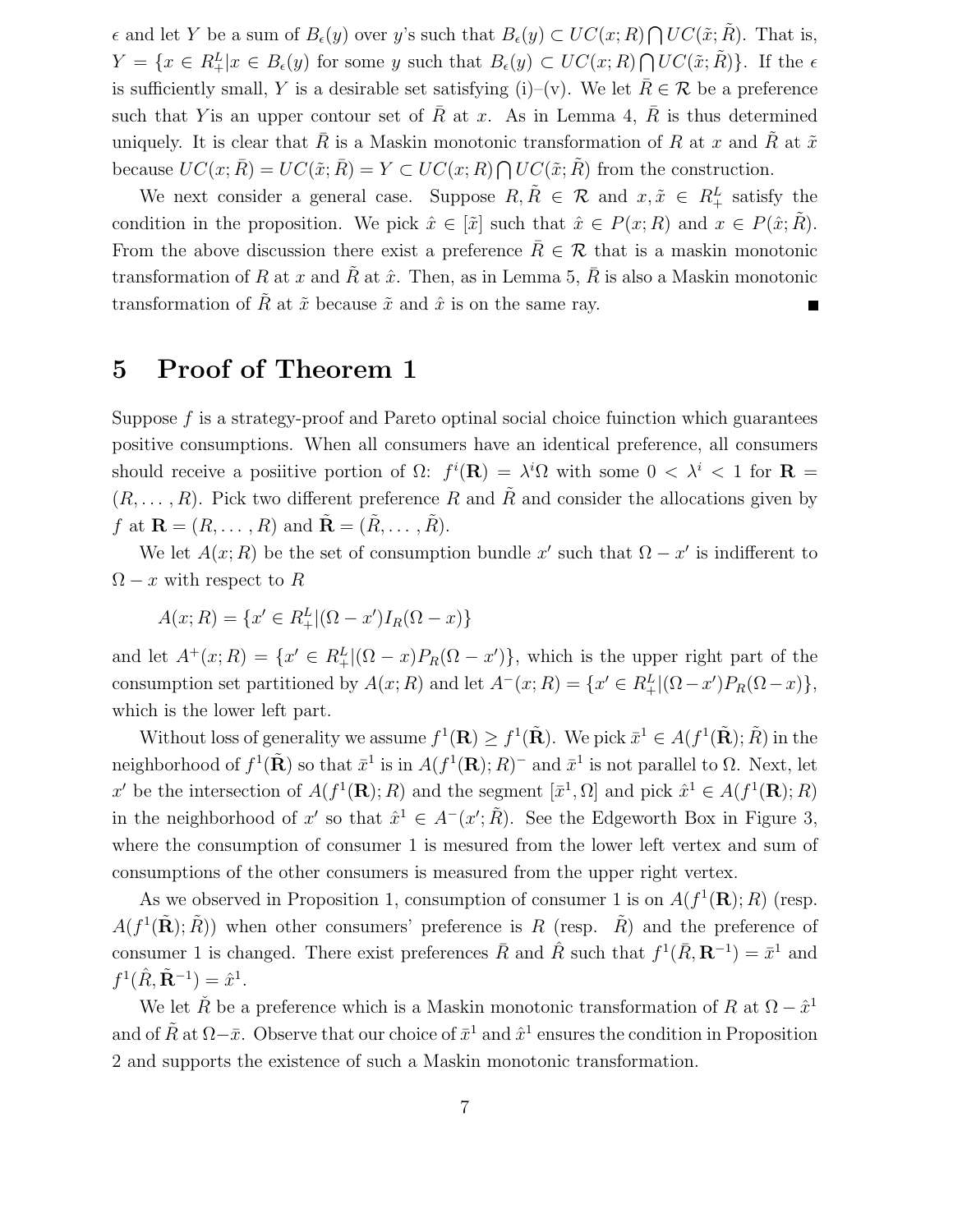We observe that the consumption allocated to consumer 1 should not be changed when the preferences of consumers other than consumer 1 are changed to  $\hat{R}$  from the profile  $(\bar{R}, \mathbf{R}^{-1})$  or the profile  $(\hat{R}, \tilde{\mathbf{R}}^{-1})$ 

Since f is Pareto optimal and positive consumption guarantee, at the profile  $(\bar{R}, \mathbf{R}^{-1})$ , consumer 1 receives  $\bar{x}^1$  and each of the other consumers  $i = 2, \ldots, N$ , receives a positive portion of  $\Omega - \bar{x}^1$ :  $\bar{\lambda}^i(\Omega - \bar{x}^1)$ ,  $i = 2, ..., N$ , where  $0 < \bar{\lambda}^i < 1$  and  $\sum_{i=2}^N \bar{\lambda}^i = 1$ . Note that since we have chosen  $\bar{x}^1$  not parallel to  $\Omega$ ,  $\bar{x}^1$  and  $\Omega - \bar{x}^1$  are independent vectors. Now, let us change the consumer 2's preference to  $\check{R}$  from R. Write the new profile as  $(\bar{R}, \dot{R}, \mathbf{R}_{-2})$  where consumer 1's profile is  $\bar{R}$ , consumer 2's  $\check{R}$  and others' R.

Since  $\check{R}$  is a Maskin monotonic transformation of R at  $\Omega - \bar{x}^1$ , it is so at consumer 2's consumption. Therefore consumer 2's consumption shopuld not be changed and her gradient vector at the consumption should not be changed. Because of the Pareto optimarity, all consumers' gradient vectors at their consumptions should be the same. Hence, all consumers have the same gradient vector at the both profiles  $(\bar{R}, \mathbf{R}^{-1})$  and  $(\bar{R}, \check{R}, \mathbf{R}_{-2})$ . Since the preferences are homothetic, the equality of the gradient vectors implies that each consumer's consumptions at the both profiles should be parallel. That is, at the new profile, consumer 1's consumptions is parallel to  $\bar{x}^1$  and the other consumer's consumptions are parallel to  $\Omega - \bar{x}^1$ . Because of the pareto optimarity, the consumptions at the new profile should sum up to the total endowment  $\Omega$ . Then consumer 1's consumption should be still  $\bar{x}^1$ .

Next we further change consumer 3's preference to  $\check{R}$  from R. Discussions are the same. Because  $\tilde{R}$  is a Maskin monotonic transformation of R at her consumption, consumer 3's consumptions at the new profile  $(\bar{R}, \check{R}, \check{R}, \mathbf{R}_{-3})$ , where consumer 1's preference is  $\bar{R}$ , consumer 2's and 3's  $\tilde{R}$  and others' R, and at the old one  $(\bar{R}, \tilde{R}, \mathbf{R}_{-2})$  are the same and the gradient vectors at the consumption are the same. Then, all consumers have the same gradient vector at their consumptions at the profiles  $(\bar{R}, \tilde{R}, \tilde{R}, \mathbf{R}_{-3})$  and  $(\bar{R}, \tilde{R}, \mathbf{R}_{-2})$ , and their consumptions are parallel at the both profiles. Thus consumption of consumer 1 is parallel to  $\bar{x}^1$  and others are parallel to  $\Omega - \bar{x}^1$ . Then consumer 1's consumption at the profile  $(\bar{R}, \check{R}, \check{R}, \mathbf{R}_{-3})$  should be still  $\bar{x}^1$ .

By applying the discussions repeatedly untill we change the preferences of all consumers but consumer 1 to  $\check{R}$ , we finally obtain that  $f^1(\bar{R}, \check{R}^{-1})=\bar{x}^1$ . Discussions are the same for the profile  $(\hat{R}, \tilde{\mathbf{R}}^{-1})$  and we obtain  $f^1(\hat{R}, \tilde{\mathbf{R}}^{-1}) = \hat{x}^1$ .

Remember our choice of  $\hat{x}^1$  and  $\bar{x}^1$ . From the definition, x' is strictly prefered to  $\bar{x}$ with respect to any prefrence and  $\hat{x}^1$  can be chosen arbitrarily close to x'. Therefore  $\hat{x}^1$ could have been choosen to be prefered to  $\bar{x}^1$  under the consumer 1's preference  $\bar{R}$ . This violates the strategy-proofness of  $f$ . This ends the proof of Theorem 1.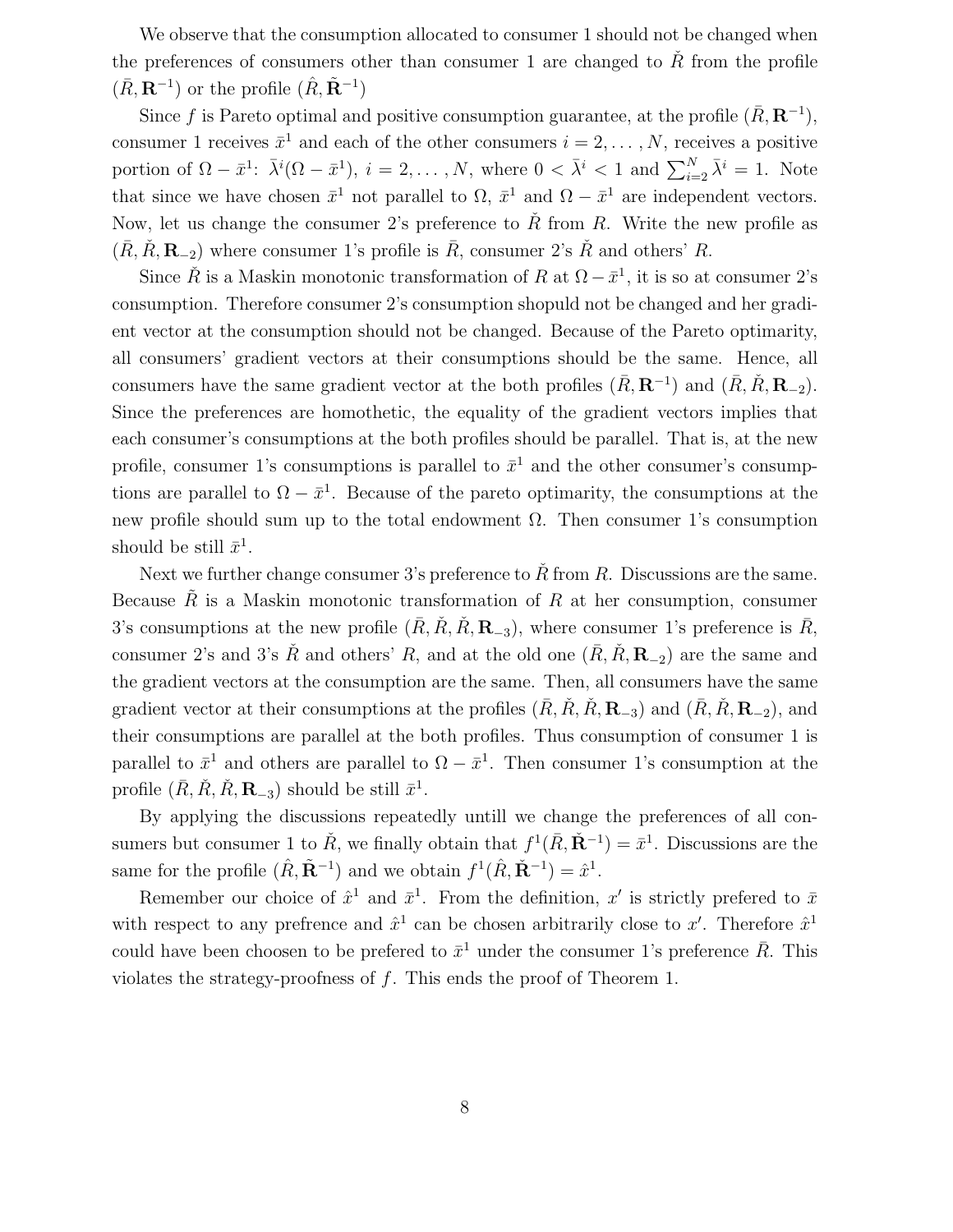# **6 Proof of Theorem 2**

We first prove a lemma.

**Lemma 6** Let  $N = 3$  and f be a strategy-proof and Pareto optimal social choice function. Let  $\mathbf{R} = (R, R, R)$  and  $\mathbf{R} = (R, R, R)$  be preference profiles where all agents have the same preferences R and  $\overline{R}$  respectively. If one consumer is given the total endowment  $\Omega$  by f at **R** and another consumer is given  $\Omega$  at **R**, then there exists no preference  $\tilde{R}$  such that the other consumer is given  $\Omega$  at  $\tilde{\mathbf{R}} = (\tilde{R}, \tilde{R}, \tilde{R})$ .

**Proof** Without loss of generality we assume  $f(\mathbf{R}) = (\Omega, 0, 0)$  and  $f(\mathbf{R}) = (0, \Omega, 0)$  and prove  $f(\mathbf{R}) \neq (0, 0, \Omega)$ . To the contrary, we suppose  $f(\mathbf{R}) = (0, 0, \Omega)$ .

 $f(\mathbf{R}) = (\Omega, 0, 0)$  implies  $f(\bar{R}, R, R) = (\Omega, 0, 0)$  because of the strategy-proofness of f. This, again by the strategy-proofness of f, implies  $f^2(\overline{R}, \overline{R}, R) = 0$ . On the other hand,  $f(\mathbf{\bar{R}}) = (0, \Omega, 0)$  implies  $f^3(\bar{R}, \bar{R}, R) = 0$ . Therefore we obtain  $f(\bar{R}, \bar{R}, R) = (\Omega, 0, 0),$ hence  $f(R, \bar{R}, R) = (\Omega, 0, 0).$ 

By the same discussions,  $f(\mathbf{\tilde{R}}) = (0, 0, \Omega)$  implies  $f(\tilde{R}, \tilde{R}, \bar{R}) = (0, 0, \Omega)$ , which implies  $f^{2}(\tilde{R}, \bar{R}, \bar{R}) = 0.$   $f(\bar{\mathbf{R}}) = (0, \Omega, 0)$  implies  $f^{1}(\tilde{R}, \bar{R}, \bar{R}) = 0.$  Therefroe  $f(\tilde{R}, \bar{R}, \bar{R}) = 0.$  $(0, 0, \Omega)$ , hence  $f(\tilde{R}, \bar{R}, R) = (0, 0, \Omega)$ . This is a contradiction.

**Part 1.** In this part, we prove that if  $f$  is a strategy-proof and Pareto optimal social choice function, then one consumer is given the total endowment  $\Omega$  at each profile  $(R, R, R)$  where all consumers have the same preference.

(1) We pick a preference  $R$  such that at least two consumers receive non-zero consumptions at the profile  $(R, R, R)$ .<sup>3</sup> In this step, we show that there exists another preference  $\tilde{R}$ such that at least two consumers receives non-zero consumptions at the profile  $(\tilde{R}, \tilde{R}, \tilde{R})$ .

We suppose that there exists no  $\tilde{R}$  different from R such that at least two consumers receives non-zero consumption at  $\tilde{\mathbf{R}} = (\tilde{R}, \tilde{R}, \tilde{R})$ . In other words, we suppose that some consumer receives  $\Omega$  at each  $\tilde{\mathbf{R}} = (\tilde{R}, \tilde{R}, \tilde{R}), \tilde{R} \neq R$ .

Because of Lemma 6, all consumers 1,2 and 3 cannot be the receiver of the total endowment at some profiles where all consumers have same preferences. Without loss of generality, we assume consumer 1 or 2 receives the total endowment at each profiles  $\tilde{\mathbf{R}} = (\tilde{R}, \tilde{R}, \tilde{R}), \tilde{R} \neq R$  and consumer 1 receives the total endowment at least one such profile. We consider the following two cases separately: (i)  $f^3(R, R, R) = 0$  and (ii)  $f^3(R, R, R) \neq \{0, \Omega\}$ . Note that  $f^3(R, R, R) \neq \Omega$  because of Lemma 6.

(i) We conider the case  $f^3(R, R, R) = 0$ . Let R' be a preference such that  $f(R', R', R') =$  $(\Omega, 0, 0)$ . Then  $f(R'', R', R') = (\Omega, 0, 0)$  for any R'', and hence  $f^2(R'', R'', R) = 0$  because

<sup>&</sup>lt;sup>3</sup>If there exists no such preference, then one consumer receives the total endowment at each profile where all consumers have the same preference as we desired in this part.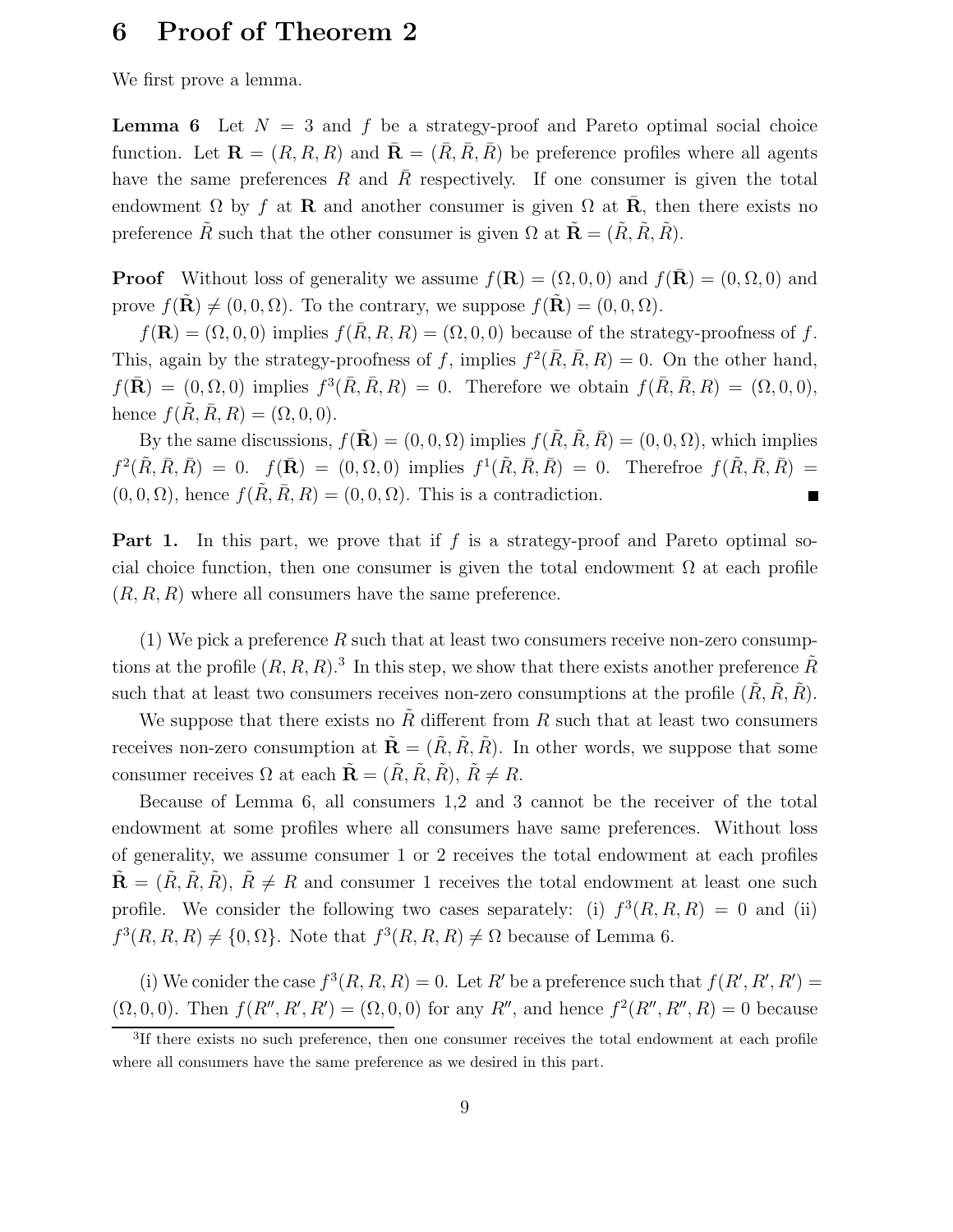of the strategy-proofness of f. On the other hand, if  $R'' \neq R$ , then  $f^3(R'', R'', R'') = 0$  by assumption, and hence  $f^3(R'', R'', R') = 0$  because of the strategy-proofness of f. Therefore, if  $R'' \neq R$ , then  $f(R'', R'', R') = (\Omega, 0, 0)$ . Then,  $f(\bar{R}, R'', R') = (\Omega, 0, 0)$  for any  $\bar{R}$ and any  $R'' \neq R$ , and hence  $f^3(\overline{R}, R'', R) = 0$  because of the strategy-proofness of f. Remember that at the profile  $(R, R, R)$  consumer 3 receives zero consumption, and consumers 1 and 2 receive non-zero consumptions. This implies that  $f(\cdot, \cdot, R)$  is a strategy-proof, Pareto optimal, and non-dictatorial social choice function in the two-consumer economy with the consumers 1 and 2. This is a contradiction.

(ii) We consider the case  $f^3(R, R, R) \neq \{0, \Omega\}$ . As in the above case, we let R' be a preference such that  $f(R', R', R') = (\Omega, 0, 0)$  and obtain  $f(\overline{R}, R'', R') = (\Omega, 0, 0)$  for any  $\bar{R}$  and any  $R'' \neq R$ . Note that this implies  $f^2(\bar{R}, R, R') = 0$  for any  $\bar{R}$  because of the strategy-proofness of f.  $f^3(R, R, R) \neq \{0, \Omega\}$  implies  $f^3(R, R, R') \neq \{0, \Omega\}$ , and this implies  $f^1(R, R, R') \neq \{0, \Omega\}$  because consumer 2 receives zero-consumption at the profile, and hence  $f^1(\overline{R}, R, R') = \neq \{0, \Omega\}$  for any  $\overline{R}$ . Therefore at the profile  $(\overline{R}, R, R')$ for any  $\bar{R}$ , consumer 2 receives zero-consumption and consumers 1 and 3 receive non-zero consumptions. Hence,  $f^3(\overline{R}, R, \hat{R}) \neq 0$  for any  $\overline{R}$  and any  $\hat{R}$ 

Now suppose there exists  $\hat{R}$  different from R' such that  $f(\hat{R}, \hat{R}, \hat{R}) = (0, \Omega, 0)$ , then by the symmetric discussion, we have  $f(R'', \overline{R}, \hat{R}) = (0, \Omega, 0)$  for any  $\overline{R}$  and any  $R'' \neq R$ . Especially,  $f(R'', R, R) = (0, \Omega, 0)$  for any  $R'' \neq R$ . This contradicts to the conclusion in the above paragraph.

From the discussions in the above paragraphs, we have  $f(R', R', R') = (\Omega, 0, 0)$  for any  $R' \neq R$  and  $f^2(\bar{R}, R, R') = 0$ ,  $f^1(\bar{R}, R, R') \neq \{0, \Omega\}$  and  $f^3(\bar{R}, R, R') \neq \{0, \Omega\}$  for any  $\overline{R}$ . This implies that  $f(\cdot, R, \cdot)$  defined on the profile set  $\mathcal{R} \times (\mathcal{R} \setminus R)$  is a strategy-proof, Pareto optimal, and non-dictatorial social choice function in the two-consumer economy with the consumers 1 and 3. This is a contradiction.

(2) Since there exists three consumers, there exist at least one consumer who receives non-zero consumption at the both profile  $\mathbf{R} = (R, R, R)$  and  $\mathbf{R} = (R, R, R)$ . Without loss of generality we let consumer 1 is such a consumr:  $f^1(\mathbf{R}) \neq \{0, \Omega\}$  and  $f^1(\tilde{\mathbf{R}}) \neq \{0, \Omega\}$ . Without loss of generality we assume  $f^1(\mathbf{R}) \geq f^1(\mathbf{R})$ .

We change the preference of consumer 1 as we did in the proof of Theorem 1. We pick  $\bar{x}^1 \in A(f^1(\mathbf{R}); \tilde{R})$  in a neighborhood of  $f^1(\mathbf{R})$  so that  $\bar{x}^1$  is in  $A(f^1(\mathbf{R}); R)^-$  and  $\bar{x}^1$  is not parallel to  $\Omega$ . Next, let x' be the intersection of  $A(f^1(\mathbf{R}); R)$  and the segment  $[\bar{x}^1, \Omega]$  and pick  $\hat{x}^1 \in A(f^1(\mathbf{R}); R)$  in a neighborhood of x' so that  $\hat{x}^1 \in A^-(x'; \tilde{R})$ . As observed in Proposition 1, there exists a preference  $\bar{R}$  such that  $f^1(\bar{R}; \mathbf{R}^{-1})=\bar{x}^1$  and a preference  $\hat{R}$ such that  $f^1(\hat{R}; \tilde{\mathbf{R}}^{-1}) = \hat{x}^1$ . (Remember Figure 2.)

(3) Since  $f^1(\overline{R}, \overline{R}, \overline{R}) = \overline{x}^1 \neq \{0, \Omega\}$ , consumer 2 or consumer 3 receives non-zero consumption at the profile. In this step, we prove that even if one consumer receives zero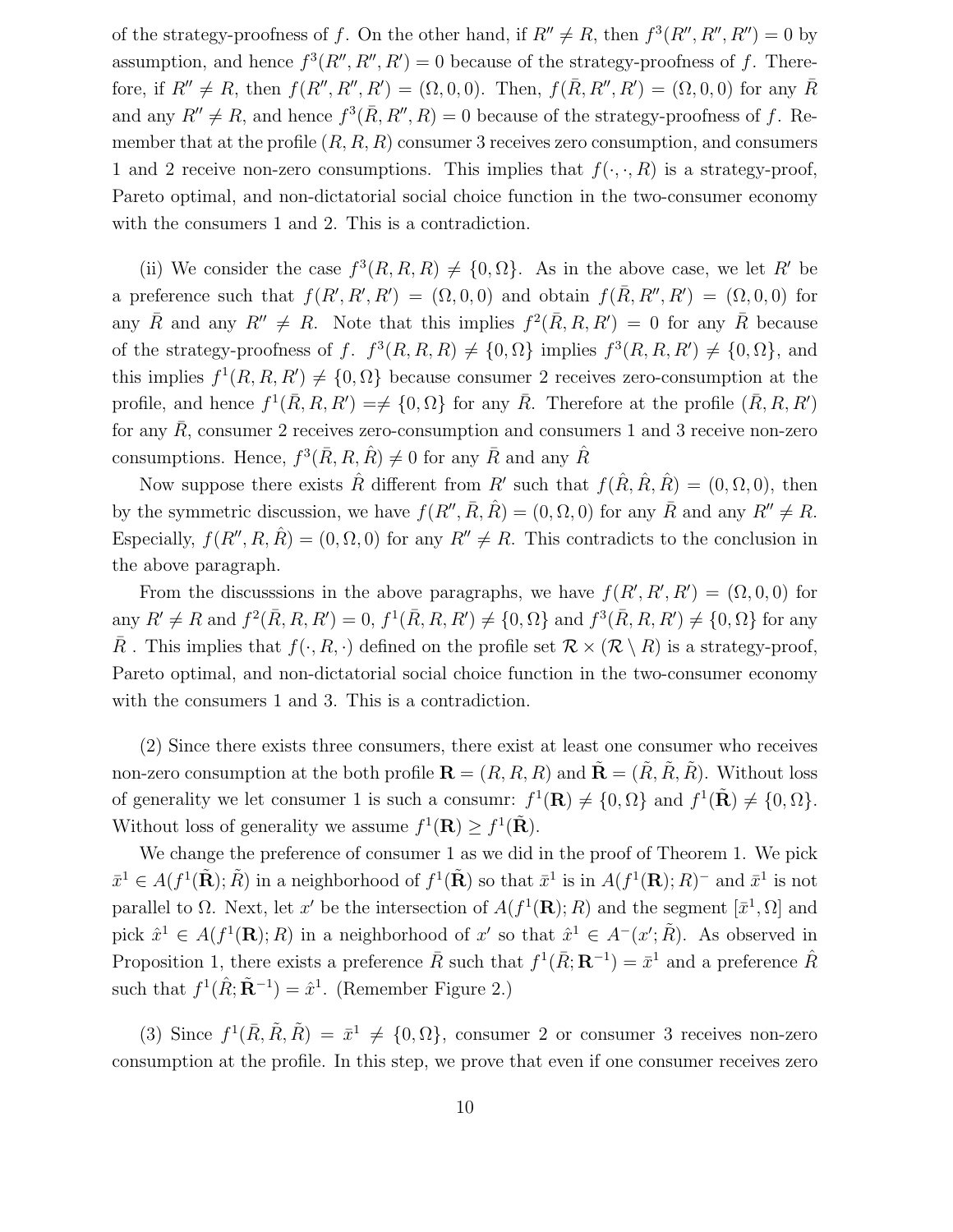consumption at the profile, there exists a profile near the old one such that all consumers receive non-zero consumptions.

We first consider new profiles  $(R', \tilde{R}, \tilde{R})$  where consumer 1's preference  $R'$  is a Maskin monotonic transformation of  $\overline{R}$  at  $\overline{x}$  and is close to  $\overline{R}$ . If consumer 2 and 3 receive nonzero consumptions at such a profile, we achieve the desired result. Further observe that, since R' is a Maskin monotonic transformation of  $\bar{R}$  at  $\bar{x}^1$ ,  $f^1(R', \tilde{R}, \tilde{R}) = \bar{x}^1$ ,  $f^2(R', \tilde{R}, \tilde{R})$ and  $f^3(R', \tilde{R}, \tilde{R})$  are both parallel to  $\Omega - \bar{x}^1$  which is not parallel to  $\bar{x}^1$ .

Next we suppose that there exist no such Maskin monotonic transformation  $R'$  in the neighborhood of  $\overline{R}$ . Without loss of generality, we let  $R'$  and  $R''$  be preferences such that (i) R' and R'' are Maskin monotonic transformations of  $\overline{R}$  at  $\overline{x}$  in the neighborhood of  $\overline{R}$ , (ii) R'' is a Maskin monotonic transformation of R' at  $\bar{x}$ , and (iii)  $f^3(R', \tilde{R}, \tilde{R}) = 0$  and  $f^{3}(R'', \tilde{R}, \tilde{R}) = 0$ . Note that then  $f^{1}(R', \tilde{R}, \tilde{R}) = f^{1}(R'', \tilde{R}, \tilde{R}) = \bar{x}^{1}$  and  $f^{2}(R', \tilde{R}, \tilde{R}) = 0$ .  $f^2(R'', \tilde{R}, \tilde{R}) = \Omega - \bar{x}^1$  hold.

We let  $t \mapsto R_t$  be a continuous map such that  $R_{\bar{t}} = \tilde{R}$  and consider the profiles  $(R', R_t, \tilde{R})$  and  $(R'', R_t, \tilde{R})$ . Suppose there exists no t in the neighborhood of  $\bar{t}$  such that  $f^3(R', R_t, \tilde{R}) \neq 0$  or  $f^3(R'', R_t, \tilde{R}) \neq 0$ . Then, as shown in Proposition 1,  $f^1(R', R_t, \tilde{R})$ (resp.  $f^1(R'', R_t, \tilde{R})$ ) is indifferent to  $\bar{x}^1$  with respect to the preference R' (resp.  $R''$ ) for t in the neighborhood of  $\bar{t}$  because the total endowment  $\Omega$  should be allcated to the two consumers 1 and 2. In other words,  $f^2(R', R_t, \tilde{R})$  (resp.  $f^2(R'', R_t, \tilde{R})$ ) is on  $A(\Omega - \bar{x}^1; R')$  (resp.  $A(\Omega - \bar{x}^1; R'')$ ) for t in the neighborhood of  $\bar{t}$ . This, however, implies that  $f^1(R'', R_t, \tilde{R})$  is prefered to  $f^1(R', R_t, \tilde{R})$  because  $R''$  is a Maskin monotonic transformation of  $R'$ . This contradicts to the strategy-proofness of  $f$ . Therefore there should exists  $\hat{t}$  in any neighborhood of  $\bar{t}$  such that  $f^3(R', R_{\hat{t}}, \tilde{R}) \neq 0$  or  $f^3(R'', R_{\hat{t}}, \tilde{R}) \neq 0$ .

Consider the case  $f^3(R', R_{\hat{t}}, R) \neq 0$  for  $\hat{t}$  sufficiently close to  $\bar{t}$ . We can prove that  $f^2(R', R_t, \tilde{R}) \to f^2(R', \tilde{R}, \tilde{R})$  as  $t \to \bar{t}$ . Therefore  $f^2(R', R_{\hat{t}}, \tilde{R})$  is close to  $f^2(R', \tilde{R}, \tilde{R}) =$  $\Omega-\bar{x}^1$  and the gradient vectors at the consumptions are also close to each other. The closeness of the gradient vectors implies that  $f^1(R', R_{\hat{t}}, \tilde{R})$  is on the ray close to  $[\bar{x}^1]$  because of the homoceticity of R'. Further, the closeness of  $R_t$  and  $\tilde{R}$  implies that  $f^3(R', R_{\tilde{t}}, \tilde{R})$ is on the ray close to  $[f^2(R', R_{\hat{t}}, \tilde{R})]$  hence is on the ray close to  $[\Omega - \bar{x}^1]$ . These implies that  $f^1(R', R_{\hat{t}}, \tilde{R})$  is close to  $\bar{x}^1$  because  $f^1(R', R_{\hat{t}}, \tilde{R}) + f^2(R', R_{\hat{t}}, \tilde{R}) + f^3(R', R_{\hat{t}}, \tilde{R}) = \Omega$ , where  $f^1(R', R_{\hat{t}}, \tilde{R})$  is on the ray close to  $[\bar{x}^1]$ ,  $f^2(R', R_{\hat{t}}, \tilde{R})$  and  $f^3(R', R_{\hat{t}}, \tilde{R})$  are on the rays close to  $[\Omega - \bar{x}^1]$  and  $f^2(R', R_{\hat{t}}, \tilde{R})$  is close to  $\Omega - \bar{x}^1$ . The discussion is the same for the case  $f^3(R'', R_{\hat{t}}, \tilde{R}) \neq 0$ .

The conclusion of this step follows. There exist preferences  $\bar{R}^1$ ,  $\tilde{R}^2$  and  $\tilde{R}^3$  respectively in the neighborhoods of  $\overline{R}$ ,  $\overline{R}$ , and  $\overline{R}$  such that all consumers are given non-zero consumptions at the profile  $(\bar{R}^1, \tilde{R}^2, \tilde{R}^3)$  and  $f^1(\bar{R}^1, \tilde{R}^2, \tilde{R}^3)$  is close to  $f^1(\bar{R}, \tilde{R}, \tilde{R}) = \bar{x}^1$ and is parallel to neither  $f^2(\bar{R}^1, \tilde{R}^2, \tilde{R}^3)$  nor  $f^2(\bar{R}^1, \tilde{R}^2, \tilde{R}^3)$ .

(4) The discussion is the same for the profile  $(\hat{R}, R, R)$ . There exist preferences  $\hat{R}^1$ ,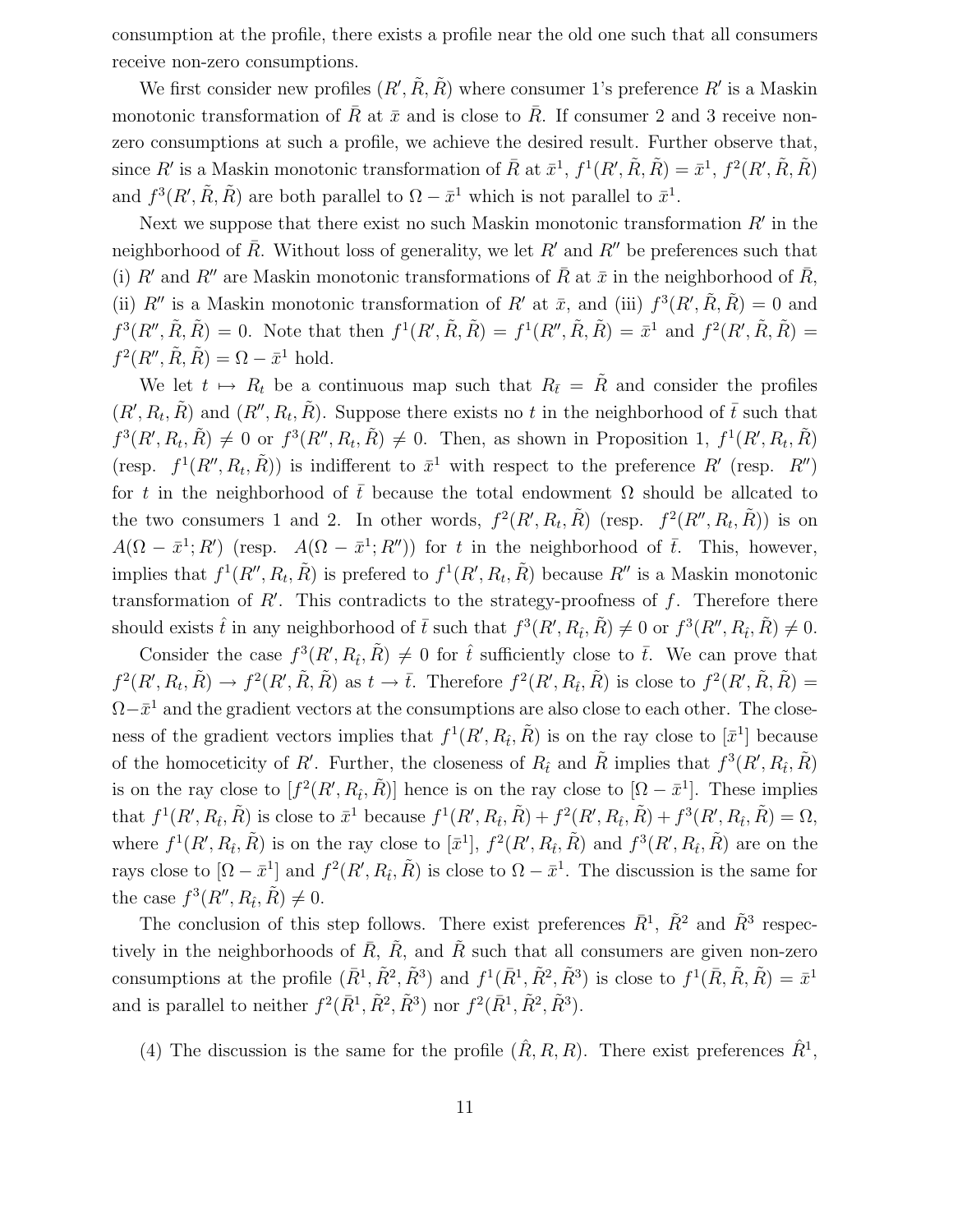$R^2$  and  $R^3$  respectively in the neighborhoods of  $\hat{R}$ , R, and R such that all consumers are given non-zero consumptions at the profile  $(\hat{R}^1, R^2, R^3)$  and  $f^1(\hat{R}^1, R^2, R^3)$  is close to  $f^{1}(\hat{R}, R, R) = \hat{x}^{1}$  and is parallel to neither  $f^{2}(\hat{R}^{1}, R^{2}, R^{3})$  nor  $f^{2}(\hat{R}^{1}, R^{2}, R^{3})$ .

(5) Let  $\check{R}^2$  be a Maskin monotonic transformation of  $\tilde{R}^2$  at  $f^2(\bar{R}^1, \tilde{R}^2, \tilde{R}^3)$  and of  $R^2$  at  $f^2(\hat{R}^1, R^2, R^3)$ . Note that there exists a Maskin monotonic transformation of  $\tilde{R}$  at  $\Omega-\bar{x}^1$ and of R at  $\Omega - \hat{x}^1$  as we observed in the proof of Theorem 1. (See Figure 3.) Then there exists a desired transformation  $\tilde{R}^2$  for the preferences  $\tilde{R}^2$  and  $R^2$  close to  $\tilde{R}$  and R respectively and the consumptions  $f^2(\bar{R}^1, \tilde{R}^2, \tilde{R}^3)$  and  $f^2(\hat{R}^1, R^2, R^3)$  close to  $\Omega - \bar{x}^1$  and  $\Omega - \hat{x}^1$ .

By the discussion similar to that in the proof of Theorem 1 this transformation does not change consumptions of any consumers.

Next, let  $\check{R}^3$  be a Maskin monotonic transformation of  $R^3$  at  $f^3(\bar{R}^1, \check{R}^2, R^3)$  and of  $\tilde{R}^3$  at  $f^3(\hat{R}^1, \check{R}^2, \tilde{R}^3)$ . The existence of this transformation is also supported by that fact that  $\tilde{R}^3$  and  $R^3$  are close to  $\tilde{R}$  and R respectively and the consumptions  $f^3(\bar{R}^1, \tilde{R}^2, \tilde{R}^3)$ and  $f^3(\hat{R}^1, R^2, R^3)$  are respectively on the rays close to  $[\Omega - \bar{x}^1]$  and  $[\Omega - \hat{x}^1]$ . Again this transformation does not change consumptions of any consumers.

Thus we have that  $f^1(\bar{R}^1, \check{R}^2, \check{R}^3)$  is close to  $\bar{x}^1$  and  $f^1(\hat{R}^1, \check{R}^2, \check{R}^3)$  is close to  $\hat{x}^1$ . This contradicts to the strategy-proofness of f because  $\hat{x}$  is chosen to be prefered to  $\bar{x}$  with respect to the prefrence  $\bar{R}$  in step (2), and  $\bar{R}^1$  is choosen to be sufficiently close  $\bar{R}$  in step (3). This ends the proof of Part 1.

**Part 2.** We have proved that one consumer receives all endowments at each preference profile  $\mathbf{R} = (R, R, R)$  where all consumers have the same preference. Because of Lemma 6, there exists a consumer who receives zero consumption at any such profile  $\mathbf{R} = (R, R, R)$ . In this part, we prove that the allocation given by  $f$  should depend only on the preference of the consumer.

Without loss of generality we assume consumer 3 be the consumer receiving zero consumptions at such profiles :  $f^3(R, R, R) = 0$  for any  $\mathbf{R} = (R, R, R)$ .

Pick any preference R. We know  $f(R, R, R)$  is  $(\Omega, 0, 0)$  or  $(0, \Omega, 0)$ . We prove that if  $f(R, R, R) = (\Omega, 0, 0),$  then  $f(R, R, R) = (\Omega, 0, 0)$  for any  $\overline{R}, \widetilde{R} \in \mathcal{R}$ , and symmetrically if  $f(R, R, R) = (0, \Omega, 0)$ , then  $f(\tilde{R}, \bar{R}, R) = (0, \Omega, 0)$  for any  $\bar{R}, \tilde{R} \in \mathcal{R}$ .

We assume  $f(R, R, R) = (\Omega, 0, 0)$ . Then  $f(\bar{R}, R, R) = (\Omega, 0, 0)$ . Hence  $f^2(\bar{R}, \bar{R}, R) =$ 0.

 $f^3(\bar{R}, \bar{R}, \bar{R}) = 0$  implies  $f^3(\bar{R}, \bar{R}, R) = 0$ . Thus we have  $f(\bar{R}, \bar{R}, R) = (\Omega, 0, 0)$ . This implies  $f(R, R, R) = (\Omega, 0, 0)$ . The discussion is symmetric for the case  $f(R, R, R) =$  $(0, \Omega, 0)$ . This ends the proof of Theprem 2.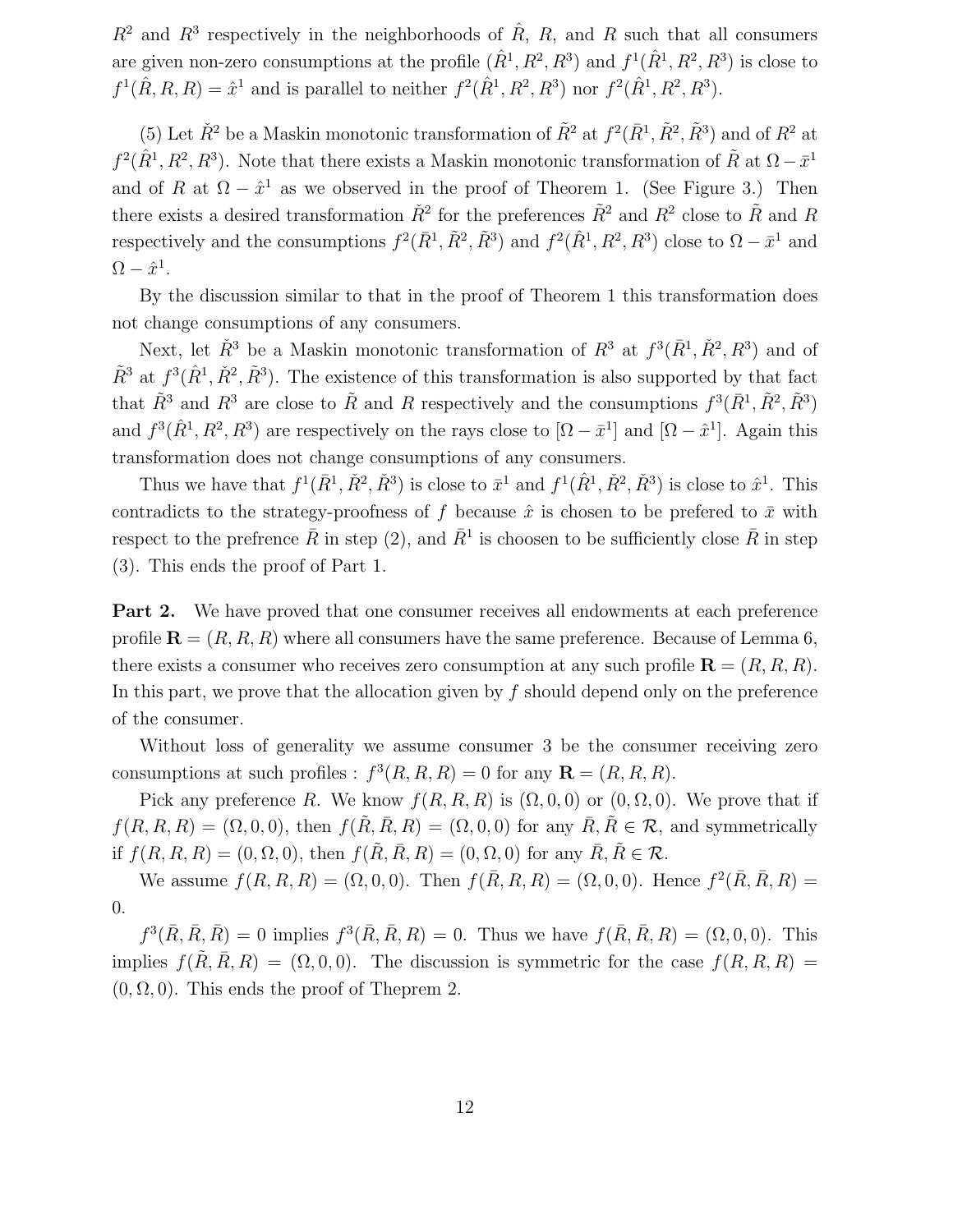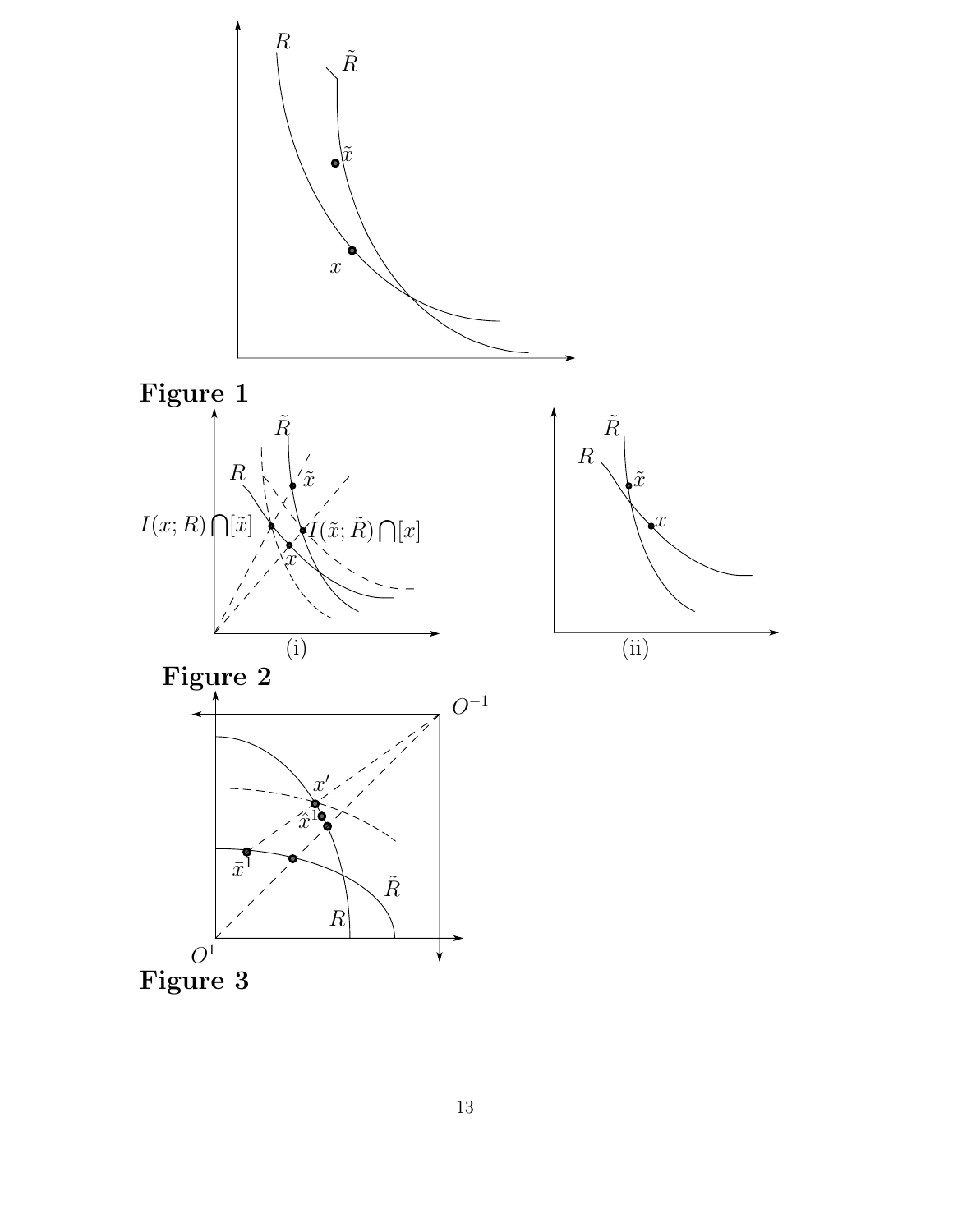# Note on social choice allocation in an economy with Cobb-Douglas utility

Takeshi Momi <sup>∗</sup> Department of Economics, Doshisha University

April, 2010

#### **Abstract**

In this note we show that in a pure exchange economy with two consumers and a finite number of goods, there exists no strategy-proof, Pareto-efficient and nondictatorial social choice allocation function on any local Cobb-Douglas preference domain. This is a slight extension of a result proved by Hashimoto (2008).

*JEL classification*:,. *Keywords*:

# **1 Introduction**

#### **2 The model**

.

We consider pure exchange economies with I agents indexed by  $i = 1, \ldots, I \ (I \geq 2)$  and L goods indexed by  $l = 1, ..., L$   $(L \geq 2)$ .

Each agent *i* has initial endowment of goods  $\omega_i = (\omega_{i1}, \dots, \omega_{iL}) \in R_+^L$  where  $\omega_{il}$  is his endowment of *l*-th good. The total endowments of goods is  $\omega = (\omega_1, \dots, \omega_L)$  $\sum_{i=1}^{I} \omega_i \in R_{++}^L$ . A consumption bundle of agent i is  $x_i = (x_{i1}, \dots, x_{iL}) \in R_{+}^L$  where  $x_{il}$  is his consumption of *l*-th good. The set of allocations is  $X = \{(x_1, \ldots, x_I) \in R_+^{L_I} | \sum_{i=1}^N x_i =$ ω}.

Each agent i has a preference represented by a Cobb-Douglas utility function  $U_i$  on the consumption space  $R_+^L$ :

 $U_i(x; a^i) = x_1^{a_{i1}} \cdots x_L^{a_{iL}}$ 

<sup>∗</sup>Address: Department of Economics, Doshisha University, Kamigyo-ku, Kyoto 602-8580 Japan; Phone: +81-75-251-3647; E-mail: tmomi@mail.doshisha.ac.jp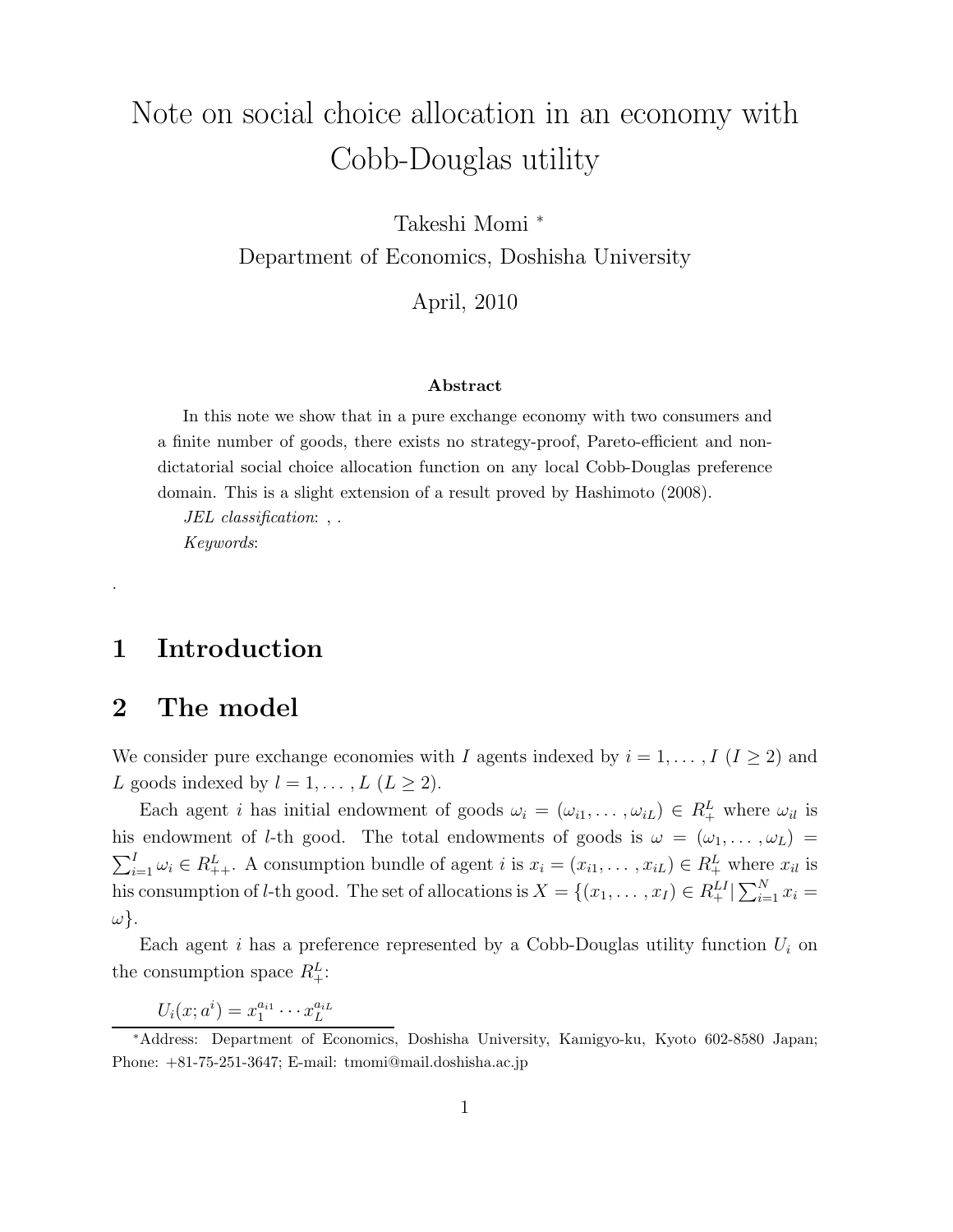where  $a_i = (a_{i1}, \ldots, a_{iL}) \in R_{++}^L$  is the parameter defining the utility function. Clearly  $a^i$  can be identified with the utility function; and hence with the preference represented by the utility function. If  $a^i$  equals to  $\bar{a}^i$  up to normalization  $(a^i = t\bar{a}^i$  with positive  $t \in R_+$ ), the preference defined by  $a^i$  equals to one by  $\bar{a}^i$ . We write  $a^i \sim \bar{a}^i$  when  $a_i$ and  $\bar{a}_i$  induce the same preference. A preference profile is a list of preferences of agents  $a = (a_1, \ldots, a_I) \in R_{++}^{LI}$ . To deal with the case where we are interested in restricted set of the preferences, we let  $A_i \subset R_{++}^L$  denote the set of  $a_i$  we are concerned and write  $A = A_1 \times \cdots \times A_I$ 

A social choice function  $f : A \to X$  is a map from a preference proofile to an allocation. Let  $f_i(a)=(f_{i1}(a),\ldots,f_{iL}(a))$  denote the consumption bundle of agent i given by f at  $\boldsymbol{a}.$ 

**Definition 1.** An allocation  $x \in X$  is Pareto efficient for a if there exists no  $\bar{x} \in X$ such that  $U_i(\bar{x}_i; a_i) \geq U_i(x_i; a_i)$  for all  $i = 1, \ldots, I$  and  $U(\bar{x}_i; a_i) > U(x_i; a_i)$  for some  $j = 1, \ldots, I$ . A social choice function  $f : A \to X$  is Pareto-efficient if  $f(a)$  is a Paretoefficient allocation for any  $a \in A$ .

For  $a = (a_1, \ldots, a_I) \in A$ , we write  $a_{-i}$  to denote the preferences of agents other than agent *i* and write  $f(a'_i, a_{-i})$  to denote the allocation given by  $f$  at  $(a_1, \ldots, a_{i-1}, a'_i, a_{i+1}, \ldots, a_I)$ .

**Definition 2.** A social choice function  $f : A \to X$  is strategy-proof if  $U_i(f_i(a); a_i) \geq$  $U_i(f_i(a'_i, a_{-i}); a_i)$  for any  $i = 1, \ldots, I$ , any  $a \in A$  and  $a'_i \in A_i$ .

**Definition 3.** A social choice function  $f$  is dictatorial if there exists some agent  $i$  such that  $f^i(a) = \omega$  for any  $a \in A$ .

## **3 Economy with two agents**

In this section we consider the case where there exists two agents  $(I = 2)$ . We let  $A_1$  and  $A_2$  be any open set of  $R_{++}^L$ . Thus a social choice function f is defined for  $a = (a_1, a_2) \in$  $A = A^1 \times A^2$ . The result proved by Hashimoto (2008) imposed restrictions that  $A_1$  and  $A_2$  include parameters  $a_1$  and  $a_2$  respectively so that they induces the same preference and the preference is symmetric with respect to  $L-1$  goods, that is,  $(1, \frac{a_{12}}{a_{11}}, \ldots, \frac{a_{1L}}{a_{11}})$  $(1, \frac{a_{22}}{a_{21}}, \ldots, \frac{a_{2L}}{a_{21}}) = (1, t, \cdots, t).$ 

**Proposition 1.** There exists no social choice function  $f : A^1 \times A^2 \to X$  that is strategyproof, Pareto-efficient and non-dictatorial.

The proof is essentially the same as the proof by Hashimoto (2008). We first show that  $f(\cdot, a_i): A_i \to X$  is a continuous function of  $a_i$ . Note that this does not generally imply that  $f: A_1 \times A_2 \to X$  is a continuous function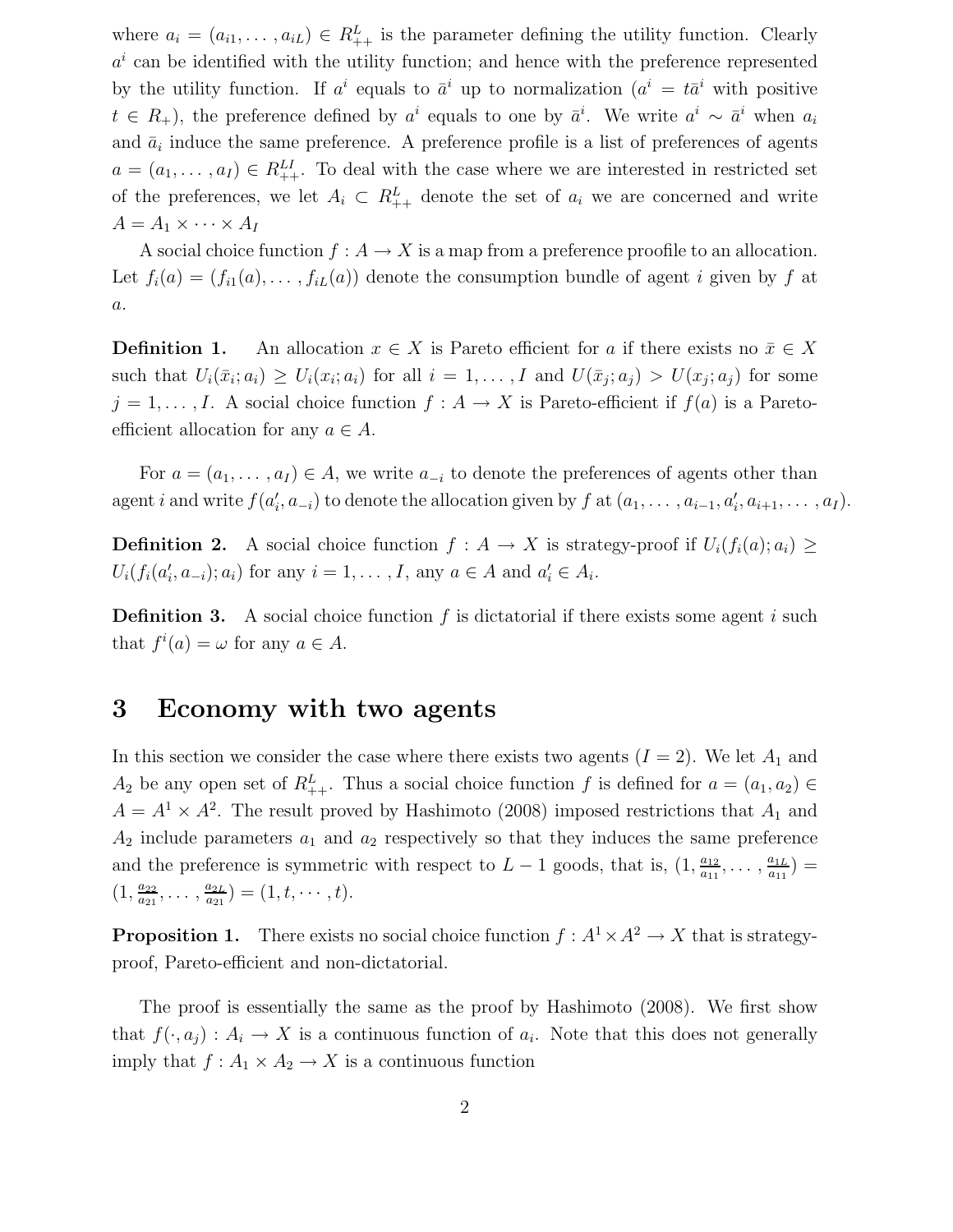**Lemma 1.** If  $f : A \to X$  is a strategy-proof and Pareto-efficient social choice function, then  $f(\cdot, a_j) : A_i \to X$  is a continuous function for any  $a_j \in A_j$ ,  $i, j = 1, 2, (i \neq j)$ .

**Proof.** We arbitrarily fix  $a_2 \in A_2$  and show that the function  $f(\cdot, a_2) : A_1 \to X$  is continuous.

We suppose  $a_1 \to \bar{a}_1 \in A_1$ . Since X is compact,  $f(a_1, a_2)$  converges as  $a_1 \to \bar{a}_1$ . We let  $f(a_1, a_2) \rightarrow \bar{x}$ . All we have to show is that  $\bar{x} = f(\bar{a}_1, a_2)$ .

Since f is strategy-proof,  $U_1(f_1(a_1, a_2); a_1) \ge U_1(f_1(\overline{a}_1, a_2); a_1)$  for any  $a_1$ . Especially at the limit of  $a_1 \to \bar{a}$ ,  $U_1(\bar{x}_1; \bar{a}_1) \geq U_1(f_1(\bar{a}_1, a_2); \bar{a}_1)$ . If this equation holds with strict inequality, then the consumer would announce  $\tilde{a}_1$  which is sufficiently close to  $\bar{a}_1$  when his true preference is  $\bar{a}_1$  because  $f_1(\tilde{a}_1, a_2)$  is close to  $\bar{x}_1$ , and hence  $U_1(f_1(\tilde{a}_1, a_2); \bar{a}_1)$  is close to  $U_1(\bar{x}_1; \bar{a}_1)$ . This violate the stratefy-proofness of f. Therefore the equation should hold with equality:  $U_1(\bar{x}_1; \bar{a}_1) = U_1(f_1(\bar{a}_1, a_2); \bar{a}_1).$ 

We next show that  $\bar{x}$  should be a Pareto-efficient allocation with respect to preferences  $\bar{a}_1$  and  $a_2$ . Suppose that  $\bar{x}$  is not Pareto-efficient. Then in the economy with Cobb-Douglas preferences there exists  $x' = (x'_1, x'_2) \in X$  such that  $U_1(x'_1; \bar{a}_1) > U_1(\bar{x}_1; \bar{a}_1)$  and  $U_2(x_2'; a_2) > U_2(\bar{x}_2; a_2)$ . When  $\tilde{a}_1$  is sufficiently close to  $\bar{a}_1$ ,  $f(\tilde{a}_1, a_2)$  is sufficiently close to  $\bar{x}$  and  $U_1(f_1(\tilde{a}_1, a_2); \tilde{a}_1)$  is sufficiently close to  $U_1(f_1(\tilde{a}_1, a_2); \bar{a}_1)$ . Therefore  $U_1(x_1'; \tilde{a}_1)$  $U_1(f_1(\tilde{a}_1, a_2); \tilde{a}_1)$  and  $U_2(x_2; a_2) > U_2(f_2(\tilde{a}_1, a_2); a_2)$  hold. This violates the Pareto-efficiency of  $f$ .

It is easy to observe that in the Edgeworth Box with two agents of Cobb-Douglas preferences the set of Pareto-efficient allocation intersects each consumer's one indifference surface only once. Therefore If  $U(\bar{x}_1; \bar{a}_1) = U(f(\bar{a}_1, a_2); \bar{a}_1)$  and  $\bar{x}$  and  $f(\bar{a}_1, a_2)$  are both Pareto-efficient allocation, then  $\bar{x} = f(\bar{a}_1, a_2)$  holds.

**Lemma 2.**  $U_j(f_j(a_i, a_j); a_j) = U_j(f_j(a'_i, a_j); a_j)$  for any  $i, j = 1, 2, (i \neq j)$  and any  $a_i, a'_i \in A_i$  and  $a_j \in A_j$ .

**Proof.** We set  $i = 1$  and  $j = 2$  and prove the lemma for  $a_1 = (a_{11}, a_{12}, \ldots, a_{1L})$  and  $a'_1 = (a'_{11}, a_{12}, \ldots, a_{1L})$ . That is, we prove that the utility of the consumer 2 is not changed when  $a_{11}$  is changed. The discussion is symmetric for other components  $a_{12}, \ldots, a_{1L}$ . Since these changes of each component sums up to any changes of the parameter  $a_1$ , this is sufficient as the proof of the lemma.

Since  $(a_{12}, \ldots, a_{1L})$  and  $a_2$  are fixed in the following discussisons, we simply write  $f_1(a_{11})$  and  $f_2(a_{11})$  to denote the consumptions given by f at  $(a_1, a_2)$ .

We suppose that there exists  $a'_{11}$  and  $a''_{11}$  such that  $U_2(f_2(a'_{11}); a_2) \neq U_2(f_2(a''_{11}); a_2)$ . Without loss of generality we assume  $a'_{11} < a''_{11}$ .

We first consider the case where  $U_2(f_2(a'_{11}); a_2) > U_2(f_2(a''_{11}); a_2)$ . Note that  $U_2(f_2(a_{11}); a_2)$ is a continuous function of  $a_{11}$  by Lemma 1 proved above. Then there exist  $\bar{a}_{11} \in (a'_{11}, a''_{11})$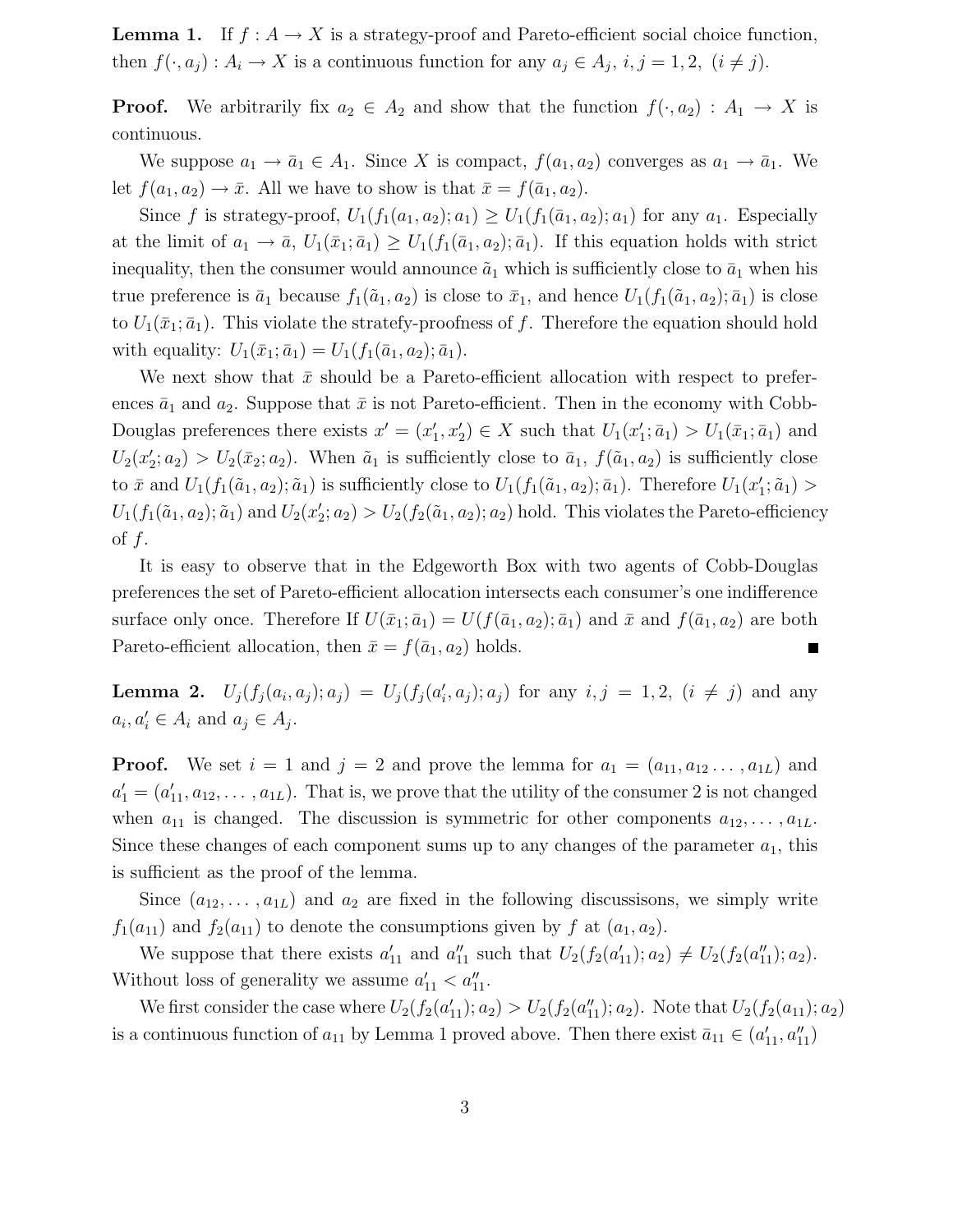and a sequence  $\{\epsilon_n\}$  which converges to 0 from the right hand side,  $\epsilon_n > 0$  and  $\epsilon_n \to 0$  as  $n \to \infty$ , such that

$$
\lim_{n \to \infty} \frac{U_2(f_2(\bar{a}_{11} + \epsilon_n); a_2) - U_2(f_2(\bar{a}_{11}); a_2)}{\epsilon_n} < 0.1
$$

Since the utility function  $U_2(\cdot; a_2)$  is differentiable, the equation becomes

$$
\sum_{l=1}^{L} \frac{\partial U_2(f_2(\bar{a}_{11}); a_2)}{\partial x_{2l}} \lim_{n \to \infty} \frac{f_{2l}(\bar{a}_{11} + \epsilon_n) - f_{2l}(\bar{a}_{11})}{\epsilon_n} < 0.
$$

Since f is Pareto-efficient,  $f_2(a_{11}) = \omega - f(a_{11})$  holds for any  $a_{11}$  and  $\left(\frac{\partial U_2(f_2(a_{11});a_2)}{\partial x_{21}},\ldots,\frac{\partial U_2(f_2(a_{11});a_2)}{\partial x_{2L}}\right)$ is parallel to  $\left(\frac{\partial U_1(f_1(a_{11});a_1)}{\partial x_{11}},\ldots,\frac{\partial U_1(f_1(a_{11});a_1)}{\partial x_{1L}}\right)$ . Therefore we have

$$
\sum_{l=1}^{L} \frac{\partial U_1(f_1(\bar{a}_{11}); \bar{a}_1)}{\partial x_{1l}} \lim_{n \to \infty} \frac{f_{1l}(\bar{a}_{11} + \epsilon_n) - f_{1l}(\bar{a}_{11})}{\epsilon_n} > 0,
$$

hence,

$$
\lim_{n \to \infty} \frac{U_1(f_1(\bar{a}_{11} + \epsilon_n); \bar{a}_1) - U_1(f_1(\bar{a}_{11}); \bar{a}_1)}{\epsilon_n} > 0,
$$

where  $\bar{a}_1 = (\bar{a}_{11}, a_{12}, \ldots, a_{1L})$ . This implies  $U_1(f_1(\bar{a}_{11} + \epsilon_n); \bar{a}_1) > U_1(f_1(\bar{a}_{11}); \bar{a}_1)$  with sufficiently large *n* because  $\epsilon_n > 0$ . This violates the strategy-proofness of f because consumer 1 whould announce  $(\bar{a}_{11} + \epsilon_n, a_{12}, \ldots, a_{1L})$  when his true parameter is  $\bar{a}_1$ .

Next, we consider the case where  $U_2(f_2(a'_{11}); a_2) < U_2(f_2(a''_{11}); a_2)$ . Then there exist  $\bar{a}_{11} \in (a'_{11}, a''_{11})$  and a sequence  $\{\epsilon_n\}$  which converges to 0 from the left hand side,  $\epsilon_n < 0$ and  $\epsilon_n \to 0$  as  $n \to \infty$  such that

$$
\lim_{n \to \infty} \frac{U_2(f_2(\bar{a}_{11} + \epsilon_n); a_2) - U_2(f_2(\bar{a}_{11}); a_2)}{\epsilon_n} > 0.
$$

By the same discussion, we have

$$
\lim_{n \to \infty} \frac{U_1(f_1(\bar{a}_{11} + \epsilon_n); \bar{a}_1) - U_1(f_1(\bar{a}_{11}); \bar{a}_1)}{\epsilon_n} < 0.
$$

This implies  $U_1(f_1(\bar{a}_{11} + \epsilon_n); \bar{a}_1) > U_1(f_1(\bar{a}_{11}); \bar{a}_1)$  with sufficiently large n because  $\epsilon_n < 0$ . This again violates the strategy-proofness of f. п

**Proof of Proposition 1.** We select  $a_1 \in A_1$  and  $a_2 \in A_2$  such that  $f(a_1, a_2)$  is in the interior of X. Such a pair  $(a_1, a_2)$  exists because f is non-dictatorial.

Choose any  $\bar{a}_1$  which is sufficiently close to  $a_1$ . In the Edgeworth Box, consider a ray starting from the vertex of consumer 2  $((x_1, x_2)=(\omega, 0))$  and passing through  $f(a_1, a_2)$ .

<sup>&</sup>lt;sup>1</sup>On the contrary, suppose that  $\lim_{n\to\infty} \frac{U_2(f_2(\bar{a}_{11}+\epsilon_n);a_2)-U_2(f_2(\bar{a}_{11});a_2)}{\epsilon_n} > 0$  for any  $\bar{a}_{11} \in (a'_{11}, a''_{11})$ and any sequence  $\{\epsilon_n\}$  converging 0 from right hand side. It clearly contradicts to that  $U_2(f(\cdot); a_2)$  is a continuous function and  $U_2(f_2(a'_{11}); a_2) > U_2(f_2(a''_{11}); a_2)$ .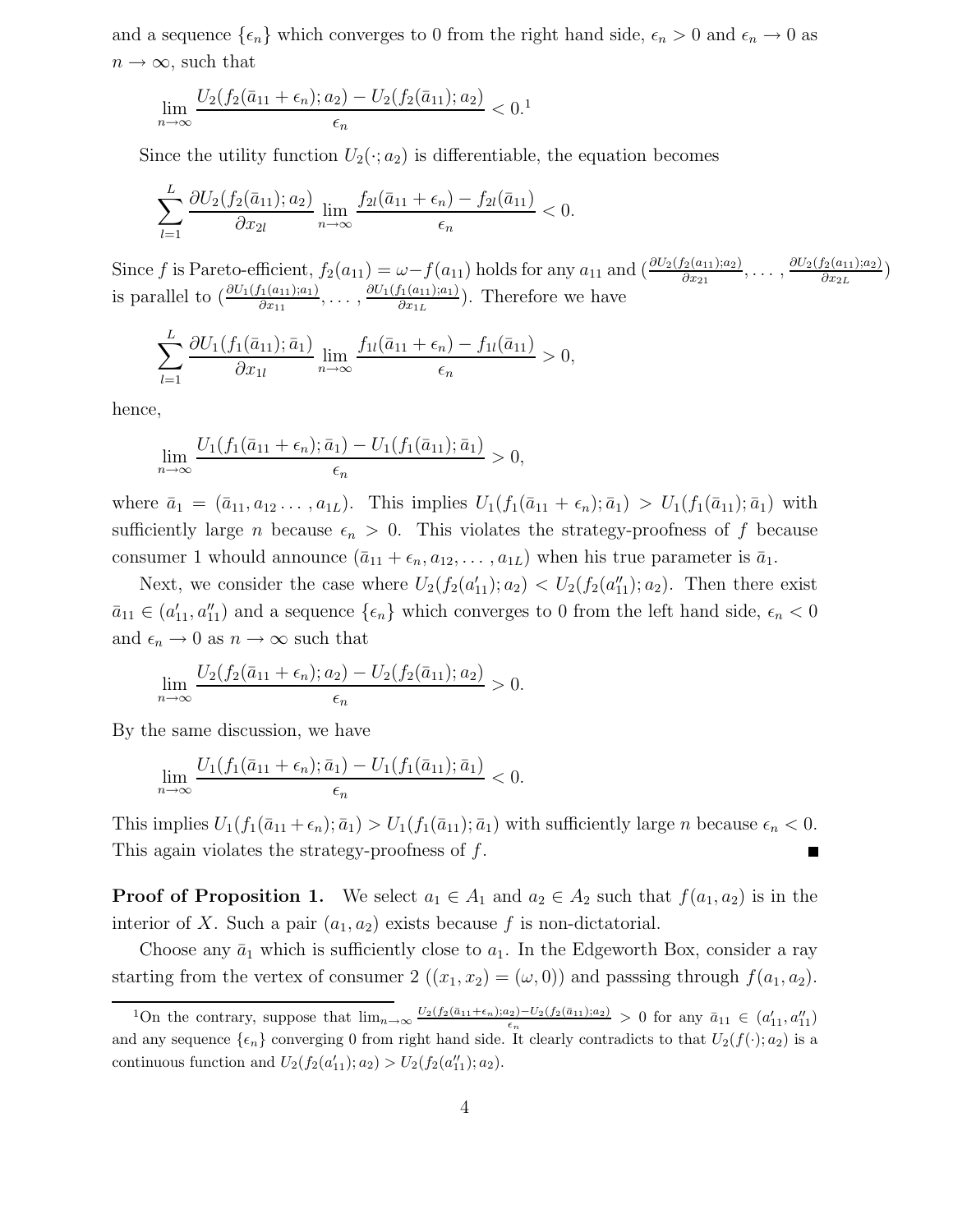Also consider the indifference set of consumer 1 with preference  $\bar{a}_1$  at  $f_1(\bar{a}_1, a_2)$ :  $\{x_1 \in$  $R_+^L|U_1(x_1; \bar{a}_1) = U_1(f_1(\bar{a}_1, a_2); \bar{a}_1).$  Let  $\bar{x} = (\bar{x}_1, \bar{x}_2) \in X$  denote the intersection of this ray and this indifference set in the Edgeworth Box. It is easy to observe that the intersection is determined uniquely. It is also easy to observe that  $\bar{x}_2 = tf_2(a_1, a_2)$  with some  $0 < t < 1$ . The reason is that if  $t > 0$ , then consumer 1 whould announce  $a_1$  when his true parameter is  $\bar{a}_1$ .

We select parameter  $\bar{a}_2$  so that the vector  $\left(\frac{\partial U_2(\bar{x}_2,\bar{a}_2)}{\partial x_{21}},\ldots,\frac{\partial U_2(\bar{x}_2,\bar{a}_2)}{\partial x_{2L}}\right)$  is parallel to  $(\frac{\partial U_1(\bar{x}_1,\bar{a}_1)}{\partial x_{11}},\ldots,\frac{\partial U_1(\bar{x}_1,\bar{a}_1)}{\partial x_{1L}})$ . Because of Lemma 2,  $f(\bar{a}_1,\bar{a}_2)$  should be on the consuner 1's indifference set  $\{x_1 \in R_+^L | U_1(x_1; \bar{a}_1) = U_1(f_1(\bar{a}_1, a_2); \bar{a}_1)\}\.$  Since the indifference set intersects the set of pareto-efficient allocations with preferences  $\bar{a}_1$  and  $\bar{a}_2$  only once, we have  $f(\bar{a}_1, \bar{a}_2)=\bar{x}.$ 

Finally consider  $f(a_1, \bar{a}_2)$ . Observe that  $f_2(a_1, \bar{a}_2)$  is indifferent to  $\bar{x}_2$  with respect to the utility  $\bar{a}_2$  because of Lemma 2 and that  $f_2(a_1, a_2)$  is prefered to  $\bar{x}_2$  with respect to any preference. Thus  $U_2(f_2(a_1, a_2); \bar{a}_2) > U_2(f_2(a_1, \bar{a}_2); \bar{a}_2)$ , which violates the strategyproofness of f.



# **References**

- [1] Hashimoto K (2008) Strategy-proofness versus efficiency on the Cobb-Douglas domain of exchange economies. Soc Choice Welf 31:457–473
- [2] Schummer J (1997) Strategy-proofness versus efficiency on restricted domains of exchange economies. Soc Choice Welf 14:47–56